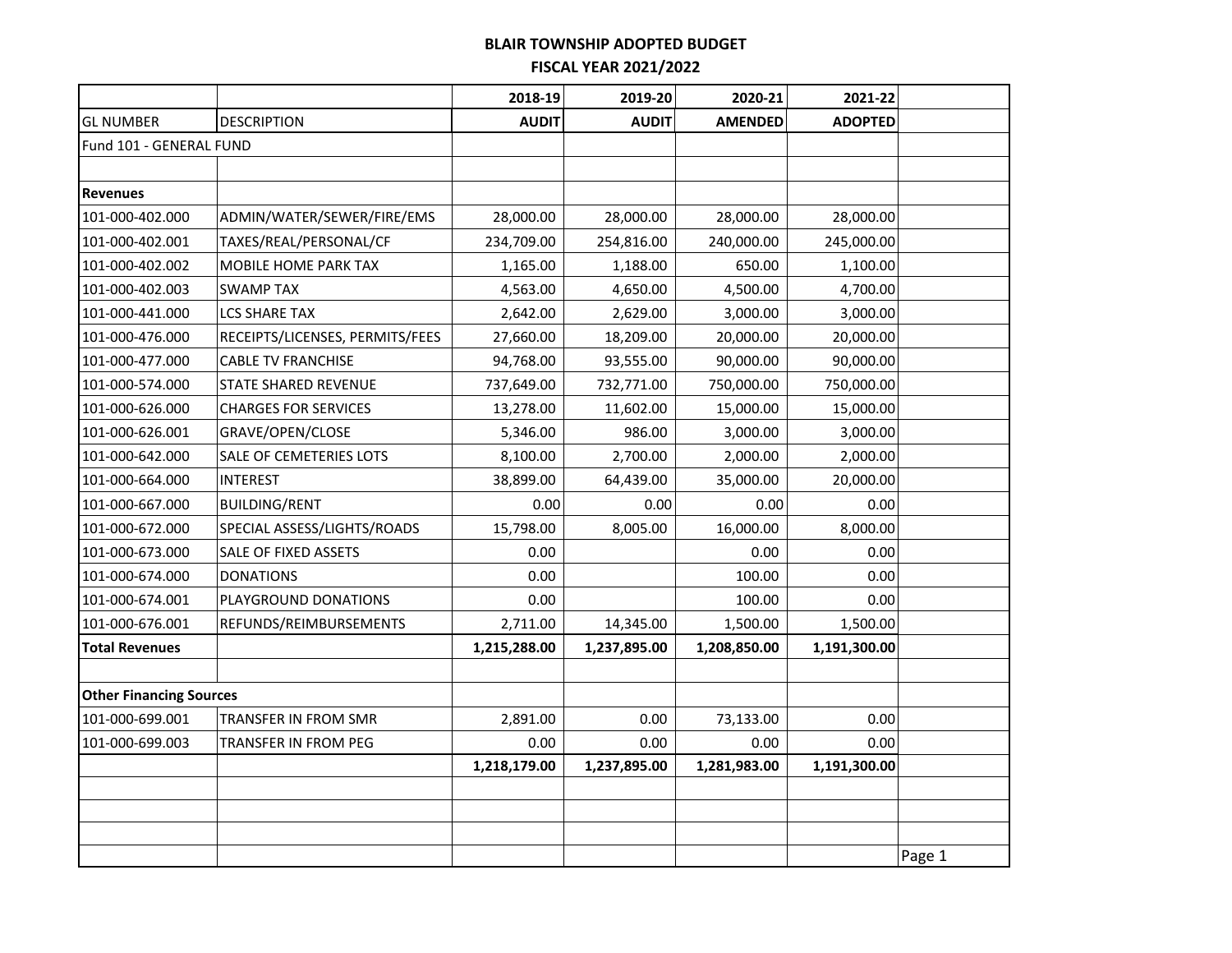|                                 |                                  | 2018-19      | 2019-20        | 2020-21        | 2021-2022      |        |
|---------------------------------|----------------------------------|--------------|----------------|----------------|----------------|--------|
| <b>GL NUMBER</b>                | <b>DESCRIPTION</b>               | <b>AUDIT</b> | <b>AUDITED</b> | <b>AMENDED</b> | <b>ADOPTED</b> |        |
|                                 |                                  |              |                |                |                |        |
| 101-101-702.000                 | SALARIES/WAGES                   | 26,283.00    | 30,120.00      | 30,240.00      | 30,240.00      |        |
| 101-101-714.000                 | <b>F.I.C.A.</b>                  | 2,011.00     | 2,304.00       | 2,314.00       | 0.00           |        |
| 101-101-727.000                 | <b>PENSION</b>                   | 0.00         | 0.00           | 0.00           | 0.00           |        |
| 101-101-730.000                 | POSTAGE                          | 3,864.00     | 4,025.00       | 4,000.00       | 4,000.00       |        |
| 101-101-740.000                 | <b>SUPPLIES</b>                  | 2,813.00     | 2,852.00       | 2,500.00       | 3,000.00       |        |
| 101-101-790.000                 | CONTINGENCY                      |              | 0.00           | 50,000.00      | 30,964.00      |        |
| 101-101-800.000                 | OTHER SERVICES                   | 26,301.00    | 24,515.00      | 25,000.00      | 25,000.00      |        |
| 101-101-801.000                 | PROFESSIONAL SERVICES            | 17,050.00    | 26,825.00      | 35,000.00      | 35,000.00      |        |
| 101-101-820.000                 | <b>DUES</b>                      | 6,307.00     | 6,079.00       | 5,500.00       | 6,000.00       |        |
| 101-101-840.000                 | <b>INSURANCE</b>                 | 20,374.00    | 19,751.00      | 25,000.00      | 25,000.00      |        |
| 101-101-842.000                 | UNEMPLOYMENT                     | 0.00         | 24.00          | 0.00           | 0.00           |        |
| 101-101-860.000                 | MILEAGE                          | 0.00         | 0.00           | 100.00         | 100.00         |        |
| 101-101-899.000                 | TAX TRIBUNAL REFUND              | 346.00       | (19.00)        | 3,000.00       | 3,000.00       |        |
| 101-101-900.000                 | <b>PUBLISHING</b>                | 3,833.00     | 2,375.00       | 4,000.00       | 4,000.00       |        |
| 101-101-930.000                 | REPAIRS/MAINTENANCE              | 0.00         | 135.00         | 0.00           | 0.00           |        |
| 101-101-956.000                 | MISC EXPENSE                     | 0.00         | 403.00         | 0.00           | 0.00           |        |
| 101-101-959.000                 | <b>BANK ERROR/SERVICE CHARGE</b> | 1,240.00     | 1,026.00       | 1,000.00       | 1,000.00       |        |
| 101-101-960.000                 | EDUCATION/TRAINING               | 143.00       | 2,100.00       | 5,000.00       | 5,000.00       |        |
| Total Dept 101 - TOWNSHIP BOARD |                                  | 110,565.00   | 122,515.00     | 192,654.00     | 172,304.00     |        |
|                                 |                                  |              |                |                |                |        |
|                                 |                                  |              |                |                |                |        |
|                                 |                                  |              |                |                |                |        |
|                                 |                                  |              |                |                |                |        |
|                                 |                                  |              |                |                |                |        |
|                                 |                                  |              |                |                |                |        |
|                                 |                                  |              |                |                |                |        |
|                                 |                                  |              |                |                |                |        |
|                                 |                                  |              |                |                |                |        |
|                                 |                                  |              |                |                |                | Page 2 |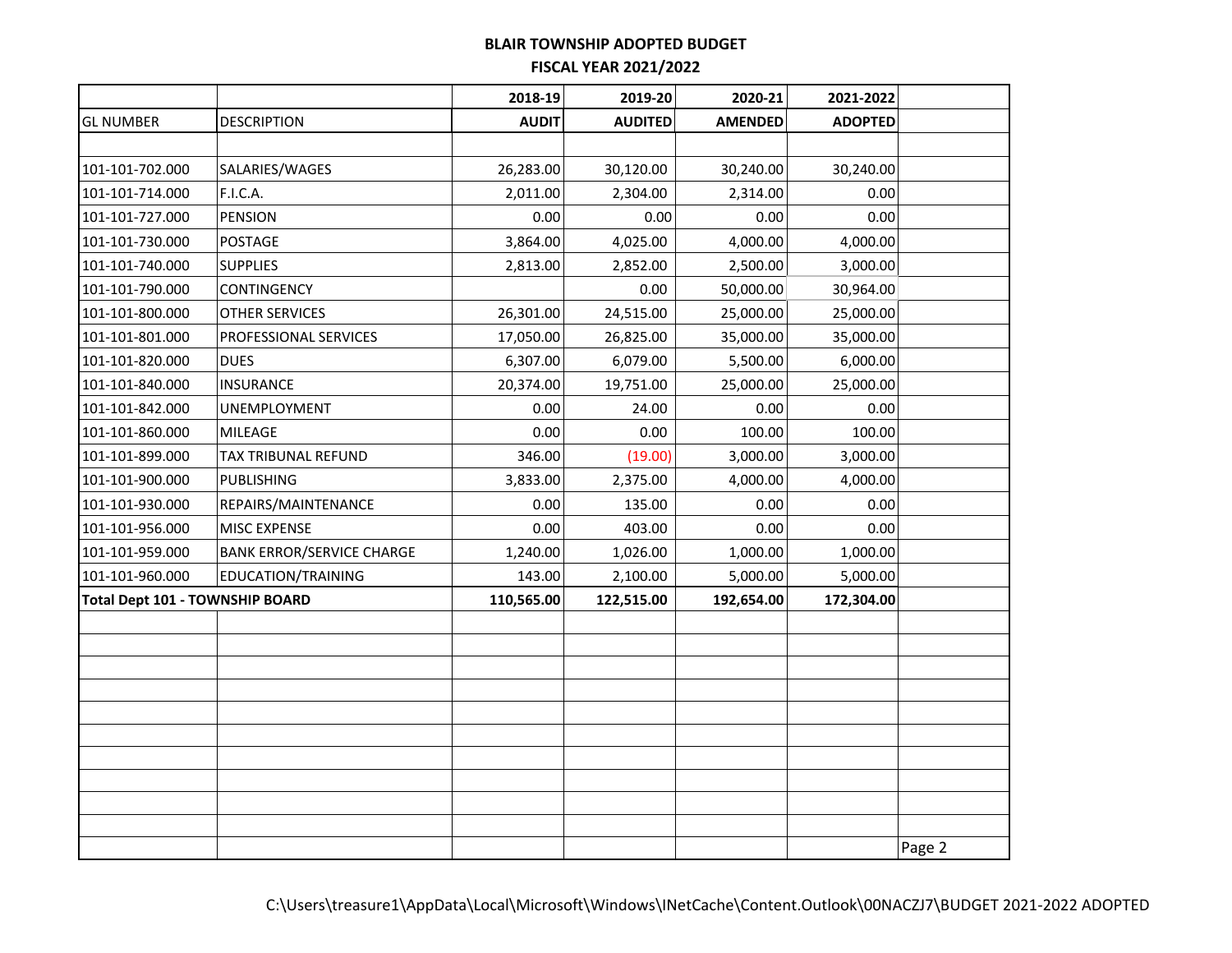|                                    |                          | 2018-19      | 2019-20      | 2020-21        | 2021-2022      |        |
|------------------------------------|--------------------------|--------------|--------------|----------------|----------------|--------|
| <b>GL NUMBER</b>                   | <b>DESCRIPTION</b>       | <b>AUDIT</b> | <b>AUDIT</b> | <b>AMENDED</b> | <b>ADOPTED</b> |        |
|                                    |                          |              |              |                |                |        |
| 101-171-702.000                    | SALARIES/WAGES           | 56,312.00    | 60,217.00    | 60,000.00      | 60,000.00      |        |
| 101-171-714.000                    | F.I.C.A.                 | 4,854.00     | 5,351.00     | 5,095.00       | 5,350.00       |        |
| 101-171-727.000                    | <b>PENSION</b>           | 4,141.00     | 6,948.00     | 6,600.00       | 6,930.00       |        |
| 101-171-740.000                    | <b>SUPPLIES</b>          | 0.00         | 787.00       | 1,000.00       | 1,000.00       |        |
| 101-171-840.000                    | <b>INSURANCE</b>         | 3,456.00     | 3,461.00     | 3,600.00       | 3,460.00       |        |
| 101-171-860.000                    | MILEAGE                  | 422.00       | 291.00       | 500.00         | 250.00         |        |
| 101-171-960.000                    | EDUCATION/TRAINING       | 1,173.00     | 201.00       | 3,000.00       | 2,000.00       |        |
|                                    |                          | 70,358.00    | 77,256.00    | 79,795.00      | 78,990.00      |        |
| 101-171-977.000                    | EQUIPMENT/CAPITAL OUTLAY | 0.00         | 0.00         | $0.00\,$       | 0.00           |        |
| <b>Total Dept 171 - SUPERVISOR</b> |                          | 70,358.00    | 77,256.00    | 79,795.00      | 78,990.00      |        |
|                                    |                          |              |              |                |                |        |
|                                    |                          |              |              |                |                |        |
|                                    |                          |              |              |                |                |        |
|                                    |                          |              |              |                |                |        |
|                                    |                          |              |              |                |                |        |
|                                    |                          |              |              |                |                |        |
|                                    |                          |              |              |                |                |        |
|                                    |                          |              |              |                |                |        |
|                                    |                          |              |              |                |                |        |
|                                    |                          |              |              |                |                |        |
|                                    |                          |              |              |                |                |        |
|                                    |                          |              |              |                |                |        |
|                                    |                          |              |              |                |                |        |
|                                    |                          |              |              |                |                |        |
|                                    |                          |              |              |                |                |        |
|                                    |                          |              |              |                |                |        |
|                                    |                          |              |              |                |                |        |
|                                    |                          |              |              |                |                |        |
|                                    |                          |              |              |                |                | Page 3 |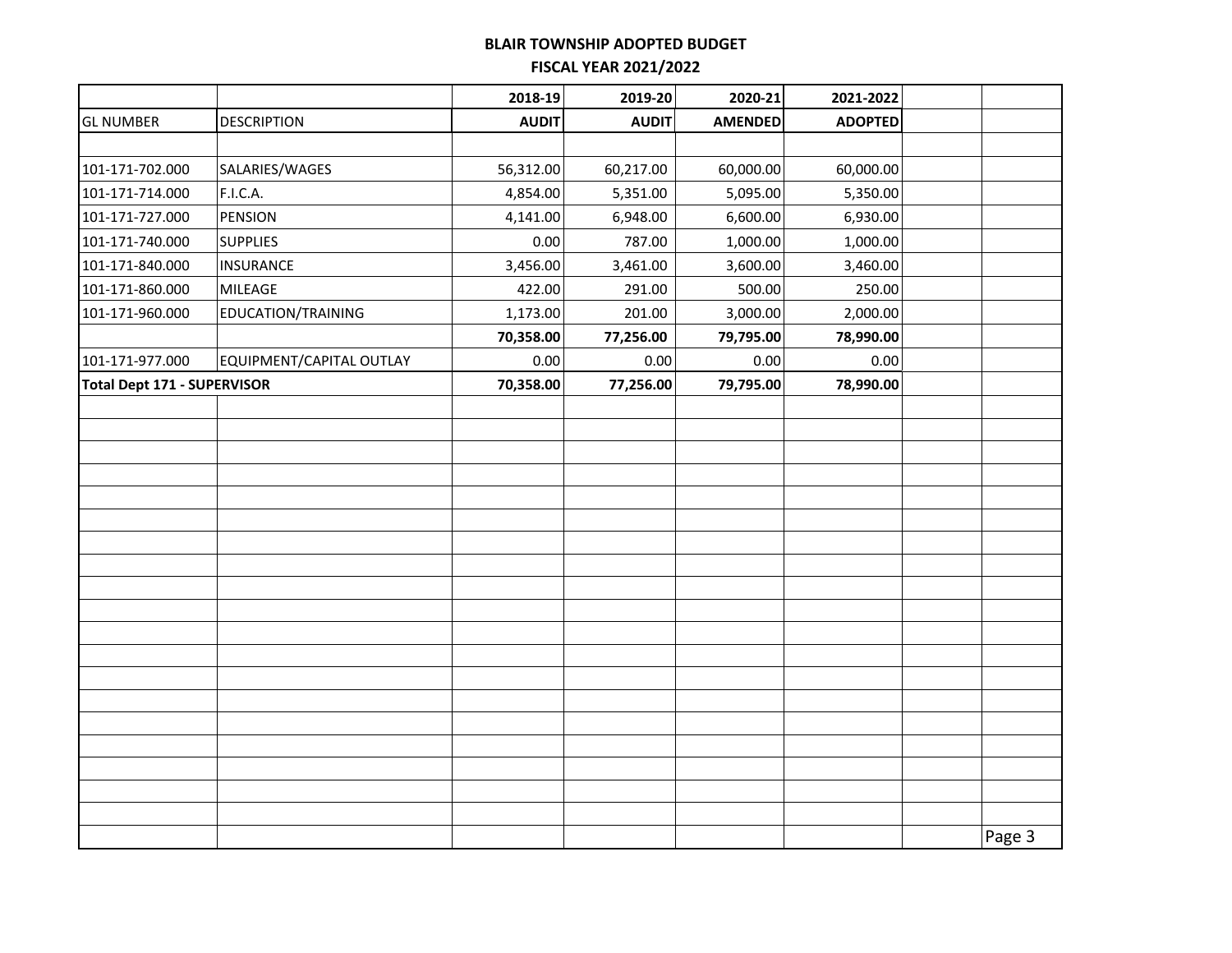|                               |                          | 2018-19      | 2019-20      | 2020-21        | 2021-2022      |        |
|-------------------------------|--------------------------|--------------|--------------|----------------|----------------|--------|
| <b>GL NUMBER</b>              | <b>DESCRIPTION</b>       | <b>AUDIT</b> | <b>AUDIT</b> | <b>AMENDED</b> | <b>ADOPTED</b> |        |
|                               |                          |              |              |                |                |        |
| 101-215-702.000               | SALARIES/WAGES           | 55,025.00    | 58,222.00    | 58,000.00      | 58,000.00      |        |
| 101-215-704.005               | <b>DEPUTY CLERK</b>      | 11,299.00    | 13,160.00    | 17,730.00      | 18,273.00      |        |
| 101-215-705.000               | <b>HOLIDAY PAY</b>       | 455.00       | 0.00         | 990.00         | 827.00         |        |
| 101-215-714.000               | F.I.C.A.                 | 5,610.00     | 5,916.00     | 6,357.00       | 6,455.00       |        |
| 101-215-727.000               | <b>PENSION</b>           | 6,169.00     | 6,404.00     | 6,380.00       | 7,280.00       |        |
| 101-215-730.000               | POSTAGE                  | 0.00         | 2,000.00     | 2,500.00       | 2,000.00       |        |
| 101-215-740.000               | <b>SUPPLIES</b>          | 1,059.00     | 1,161.00     | 2,000.00       | 2,500.00       |        |
| 101-215-800.000               | OTHER SERVICES           | 4,933.00     | 4,875.00     | 7,000.00       | 5,000.00       |        |
| 101-215-801.000               | PROFESSIONAL SERVICES    | 0.00         | 0.00         | 0.00           | 0.00           |        |
| 101-215-840.000               | <b>INSURANCE</b>         | 19,827.00    | 16,615.00    | 25,000.00      | 26,450.00      |        |
| 101-215-860.000               | <b>MILEAGE</b>           | 321.00       | 331.00       | 300.00         | 300.00         |        |
| 101-215-900.000               | <b>PUBLISHING</b>        | 152.00       | 0.00         | 100.00         | 100.00         |        |
| 101-215-930.000               | REPAIRS/MAINTENANCE      | 125.00       | 0.00         | 300.00         | 300.00         |        |
| 101-215-960.000               | EDUCATION/TRAINING       | 1,207.00     | 150.00       | 4,000.00       | 4,000.00       |        |
|                               |                          | 106,182.00   | 108,834.00   | 130,657.00     | 131,485.00     |        |
| 101-215-977.000               | EQUIPMENT/CAPITAL OUTLAY | 0.00         | 0.00         | 1,000.00       | 1,000.00       |        |
| <b>Total Dept 215 - CLERK</b> |                          | 106,182.00   | 108,834.00   | 131,657.00     | 132,485.00     |        |
|                               |                          |              |              |                |                |        |
|                               |                          |              |              |                |                |        |
|                               |                          |              |              |                |                |        |
|                               |                          |              |              |                |                |        |
|                               |                          |              |              |                |                |        |
|                               |                          |              |              |                |                |        |
|                               |                          |              |              |                |                |        |
|                               |                          |              |              |                |                |        |
|                               |                          |              |              |                |                |        |
|                               |                          |              |              |                |                |        |
|                               |                          |              |              |                |                |        |
|                               |                          |              |              |                |                | Page 4 |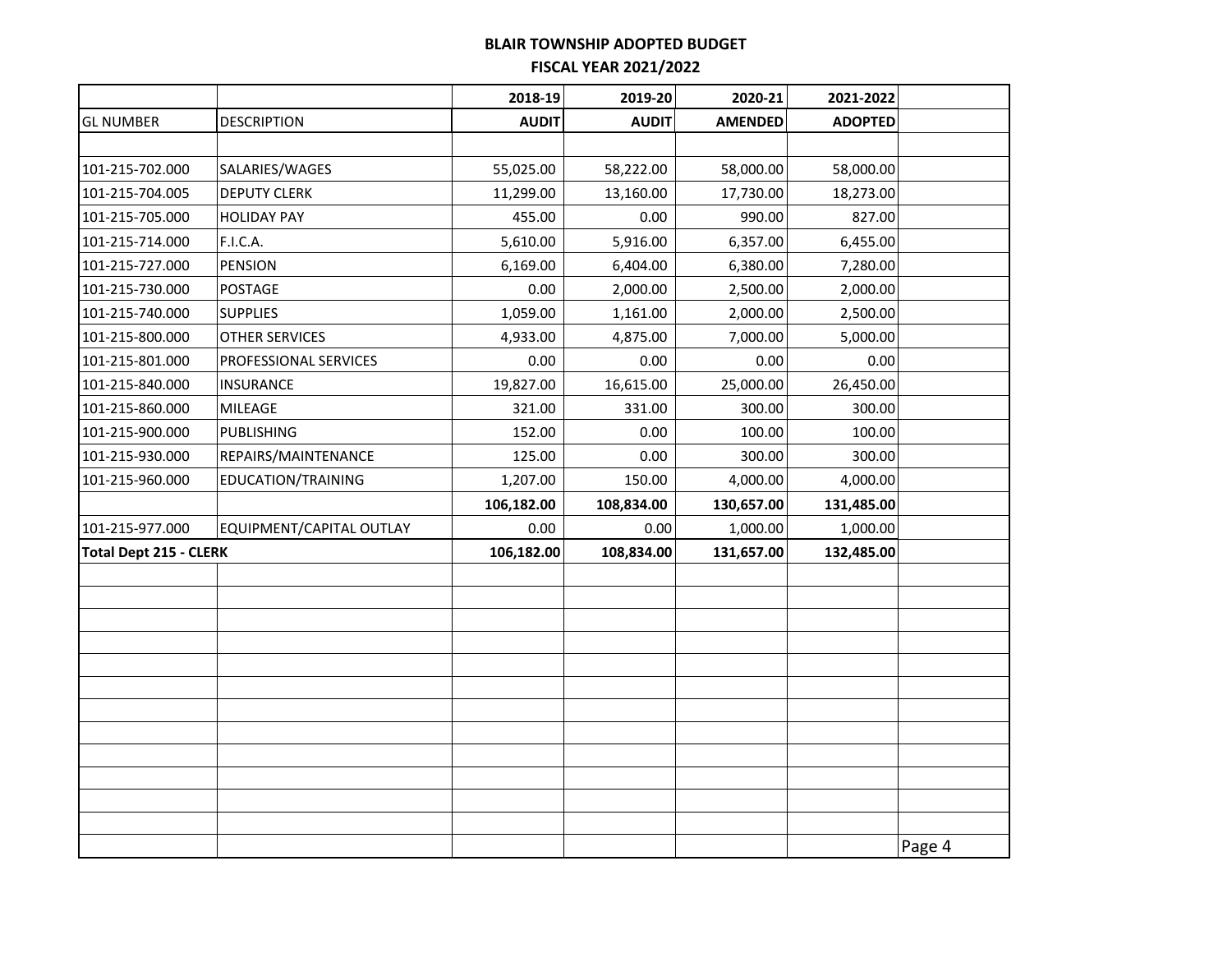|                                  |                    | 2018-19      | 2019-20      | 2020-21        | 2021-2022      |        |
|----------------------------------|--------------------|--------------|--------------|----------------|----------------|--------|
| <b>GL NUMBER</b>                 | <b>DESCRIPTION</b> | <b>AUDIT</b> | <b>AUDIT</b> | <b>AMENDED</b> | <b>ADOPTED</b> |        |
|                                  |                    |              |              |                |                |        |
| 101-247-702.000                  | SALARIES/WAGES     | 1,260.00     | 1,650.00     | 1,725.00       | 2,500.00       |        |
| 101-247-714.000                  | F.I.C.A.           | 96.00        | 126.00       | 132.00         | 192.00         |        |
| 101-247-740.000                  | <b>SUPPLIES</b>    | $0.00\,$     | 0.00         | 0.00           | 0.00           |        |
| 101-247-900.000                  | <b>PUBLISHING</b>  | 39.00        | 0.00         | 50.00          | 50.00          |        |
| 101-247-960.000                  | EDUCATION/TRAINING | 0.00         | 0.00         | 320.00         | 500.00         |        |
| Total Dept 247 - BOARD OF REVIEW |                    | 1,395.00     | 1,776.00     | 2,227.00       | 3,242.00       |        |
|                                  |                    |              |              |                |                |        |
|                                  |                    |              |              |                |                |        |
|                                  |                    |              |              |                |                |        |
|                                  |                    |              |              |                |                |        |
|                                  |                    |              |              |                |                |        |
|                                  |                    |              |              |                |                |        |
|                                  |                    |              |              |                |                |        |
|                                  |                    |              |              |                |                |        |
|                                  |                    |              |              |                |                |        |
|                                  |                    |              |              |                |                |        |
|                                  |                    |              |              |                |                |        |
|                                  |                    |              |              |                |                |        |
|                                  |                    |              |              |                |                |        |
|                                  |                    |              |              |                |                |        |
|                                  |                    |              |              |                |                |        |
|                                  |                    |              |              |                |                |        |
|                                  |                    |              |              |                |                |        |
|                                  |                    |              |              |                |                |        |
|                                  |                    |              |              |                |                |        |
|                                  |                    |              |              |                |                |        |
|                                  |                    |              |              |                |                |        |
|                                  |                    |              |              |                |                |        |
|                                  |                    |              |              |                |                |        |
|                                  |                    |              |              |                |                | Page 5 |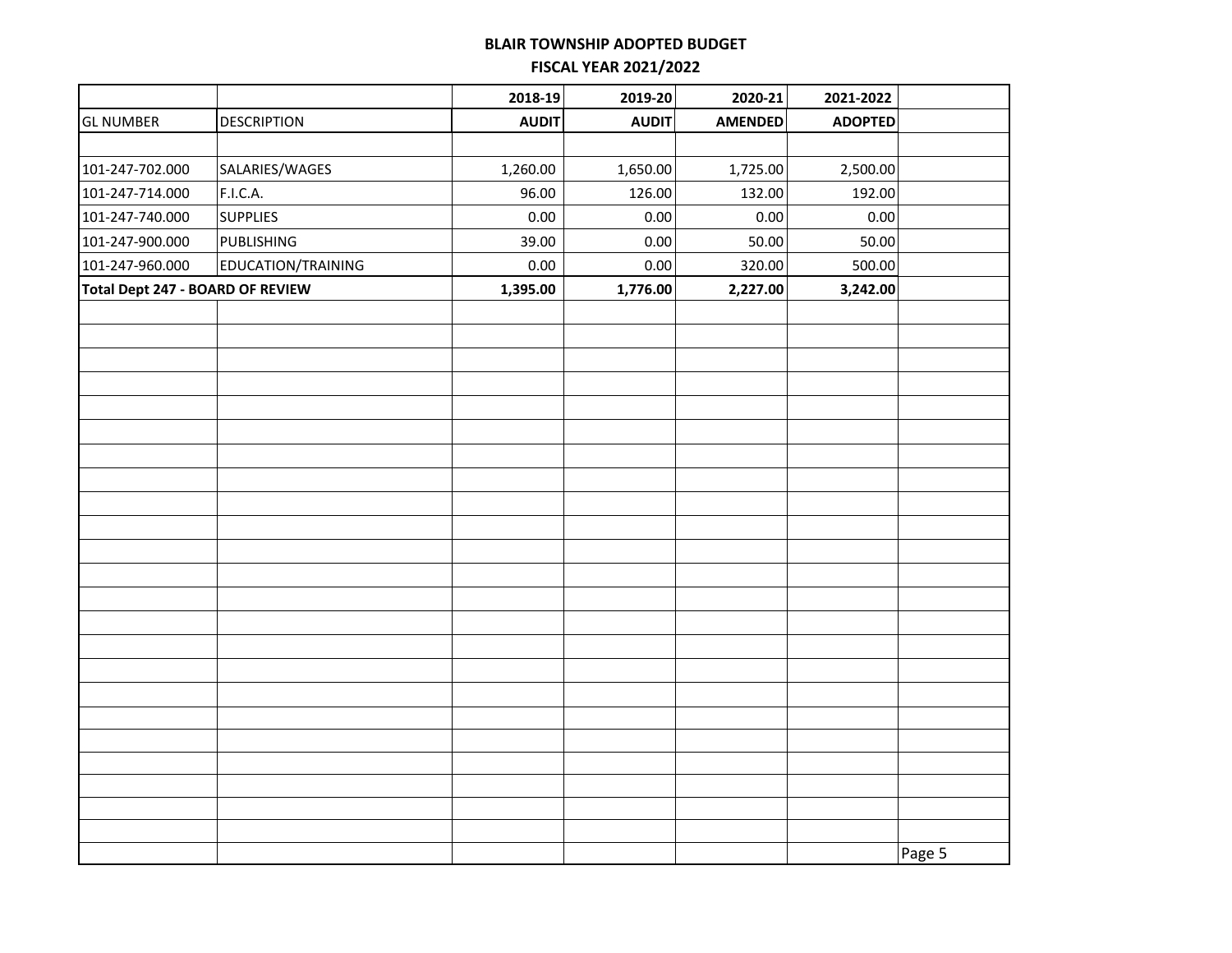|                                   |                          | 2018-19      | 2019-20      | 2020-21        | 2021-2022      |        |
|-----------------------------------|--------------------------|--------------|--------------|----------------|----------------|--------|
| <b>GL NUMBER</b>                  | <b>DESCRIPTION</b>       | <b>AUDIT</b> | <b>AUDIT</b> | <b>AMENDED</b> | <b>ADOPTED</b> |        |
|                                   |                          |              |              |                |                |        |
|                                   |                          |              |              |                |                |        |
| 101-253-702.000                   | SALARIES/WAGES           | 53,125.00    | 56,214.00    | 56,000.00      | 56,000.00      |        |
| 101-253-704.001                   | <b>DEPUTY TREASURER</b>  | 30,876.00    | 33,521.00    | 37,430.00      | 38,565.00      |        |
| 101-253-705.000                   | <b>HOLIDAY PAY</b>       | 1,395.00     | 1,327.00     | 2,090.00       | 1,745.00       |        |
| 101-253-714.000                   | F.I.C.A.                 | 7,149.00     | 7,655.00     | 7,273.00       | 8,178.00       |        |
| 101-253-727.000                   | PENSION                  | 6,073.00     | 10,017.00    | 10,507.00      | 10,595.00      |        |
| 101-253-730.000                   | POSTAGE                  | 3,830.00     | 3,746.00     | 6,500.00       | 5,000.00       |        |
| 101-253-740.000                   | <b>SUPPLIES</b>          | 1,887.00     | 1,518.00     | 2,000.00       | 2,000.00       |        |
| 101-253-800.000                   | <b>OTHER SERVICES</b>    | 5,262.00     | 4,230.00     | 5,500.00       | 5,500.00       |        |
| 101-253-840.000                   | <b>INSURANCE</b>         | 11,181.00    | 12,988.00    | 13,265.00      | 13,920.00      |        |
| 101-253-860.000                   | MILEAGE                  | 680.00       | 106.00       | 500.00         | 500.00         |        |
| 101-253-900.000                   | PUBLISHING               | 0.00         | 0.00         | 0.00           | 0.00           |        |
| 101-253-960.000                   | EDUCATION/TRAINING       | 2,621.00     | 75.00        | 3,000.00       | 2,000.00       |        |
|                                   |                          | 124,079.00   | 131,397.00   | 144,065.00     | 144,003.00     |        |
| 101-253-977.000                   | EQUIPMENT/CAPITAL OUTLAY | 0.00         | 0.00         | 1,000.00       | 1,000.00       |        |
| <b>Total Dept 253 - TREASURER</b> |                          | 124,079.00   | 131,397.00   | 145,065.00     | 145,003.00     |        |
|                                   |                          |              |              |                |                |        |
|                                   |                          |              |              |                |                |        |
|                                   |                          |              |              |                |                |        |
|                                   |                          |              |              |                |                |        |
|                                   |                          |              |              |                |                |        |
|                                   |                          |              |              |                |                |        |
|                                   |                          |              |              |                |                |        |
|                                   |                          |              |              |                |                |        |
|                                   |                          |              |              |                |                |        |
|                                   |                          |              |              |                |                |        |
|                                   |                          |              |              |                |                |        |
|                                   |                          |              |              |                |                |        |
|                                   |                          |              |              |                |                | Page 6 |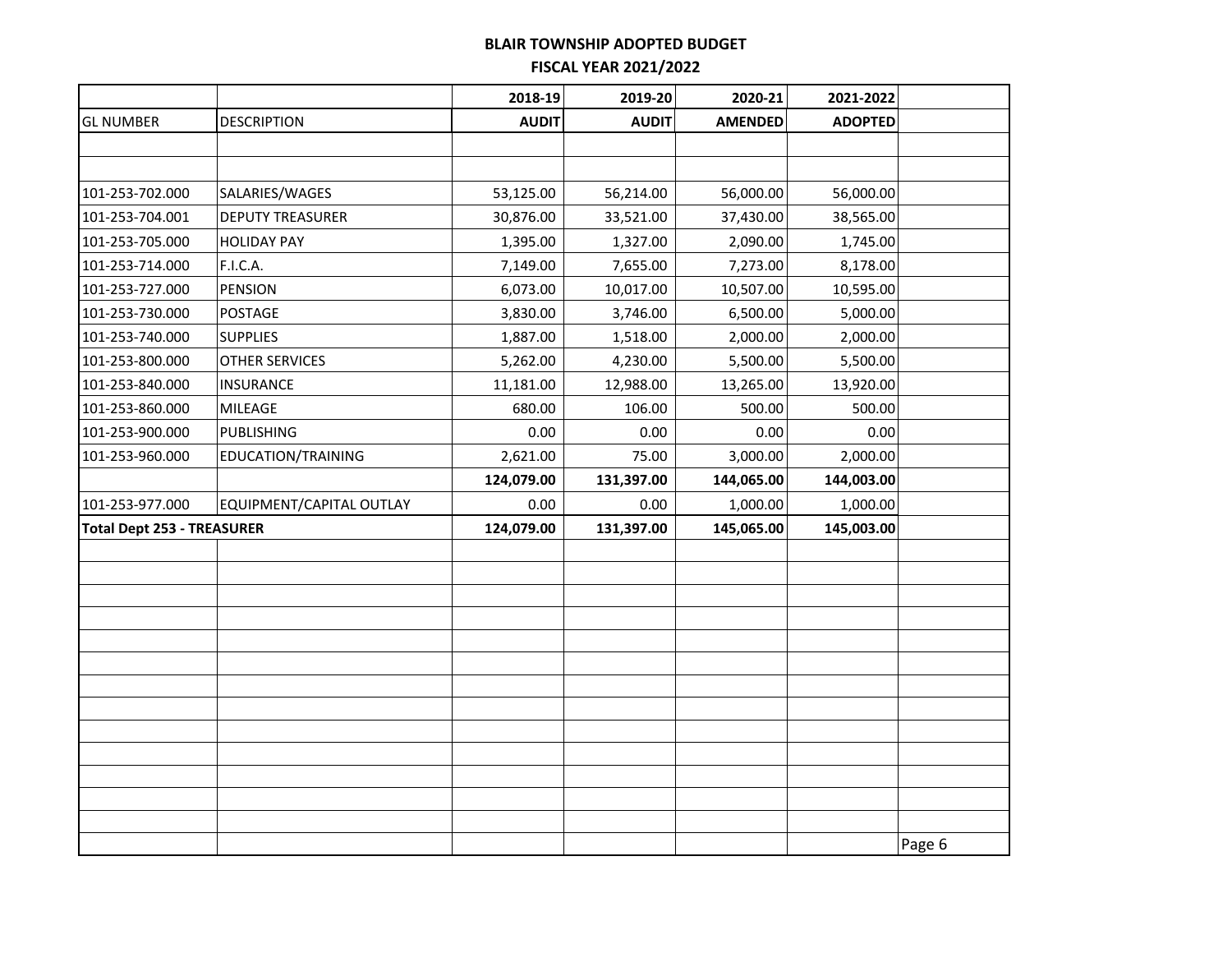|                                  |                          | 2018-19      | 2019-20      | 2020-21        | 2021-2022      |        |
|----------------------------------|--------------------------|--------------|--------------|----------------|----------------|--------|
| <b>GL NUMBER</b>                 | <b>DESCRIPTION</b>       | <b>AUDIT</b> | <b>AUDIT</b> | <b>AMENDED</b> | <b>ADOPTED</b> |        |
|                                  |                          |              |              |                |                |        |
|                                  |                          |              |              |                |                |        |
| 101-257-703.000                  | CLERICAL                 | 0.00         | 0.00         | 0.00           | 0.00           |        |
| 101-257-704.000                  | FIELD ASSESSOR           | 27,000.00    | 27,000.00    | 27,000.00      | 27,000.00      |        |
| 101-257-705.000                  | <b>HOLIDAY PAY</b>       | 2,284.00     | 2,205.00     | 3,172.00       | 2,647.00       |        |
| 101-257-706.000                  | ASSESSOR HOURLY          | 50,506.00    | 55,964.00    | 56,815.00      | 58,526.00      |        |
| 101-257-714.000                  | F.I.C.A.                 | 4,479.00     | 4,897.00     | 5,094.00       | 5,195.00       |        |
| 101-257-727.000                  | PENSION                  | 5,807.00     | 6,399.00     | 6,600.00       | 6,729.00       |        |
| 101-257-730.000                  | POSTAGE                  | 2,916.00     | 2,512.00     | 3,500.00       | 2,600.00       |        |
| 101-257-740.000                  | <b>SUPPLIES</b>          | 831.00       | 1,039.00     | 1,000.00       | 500.00         |        |
| 101-257-800.000                  | OTHER SERVICES           | 2,883.00     | 3,194.00     | 3,400.00       | 3,400.00       |        |
| 101-257-801.000                  | PROFESSIONAL SERVICES    | 0.00         | 1,005.00     | 2,500.00       | 2,500.00       |        |
| 101-257-820.000                  | <b>DUES</b>              | 275.00       | 0.00         | 300.00         | 300.00         |        |
| 101-257-840.000                  | INSURANCE                | 8,293.00     | 7,751.00     | 9,135.00       | 9,720.00       |        |
| 101-257-860.000                  | MILEAGE                  | 277.00       | 102.00       | 300.00         | 300.00         |        |
| 101-257-960.000                  | EDUCATION/TRAINING       | 0.00         | 380.00       | 500.00         | 500.00         |        |
|                                  |                          | 105,551.00   | 112,448.00   | 119,316.00     | 119,917.00     |        |
| 101-257-977.000                  | EQUIPMENT/CAPITAL OUTLAY | 0.00         | 780.00       | 1,000.00       | 1,000.00       |        |
| <b>Total Dept 257 - ASSESSOR</b> |                          | 105,551.00   | 113,228.00   | 120,316.00     | 120,917.00     |        |
|                                  |                          |              |              |                |                |        |
|                                  |                          |              |              |                |                |        |
|                                  |                          |              |              |                |                |        |
|                                  |                          |              |              |                |                |        |
|                                  |                          |              |              |                |                |        |
|                                  |                          |              |              |                |                |        |
|                                  |                          |              |              |                |                |        |
|                                  |                          |              |              |                |                |        |
|                                  |                          |              |              |                |                |        |
|                                  |                          |              |              |                |                |        |
|                                  |                          |              |              |                |                | Page 7 |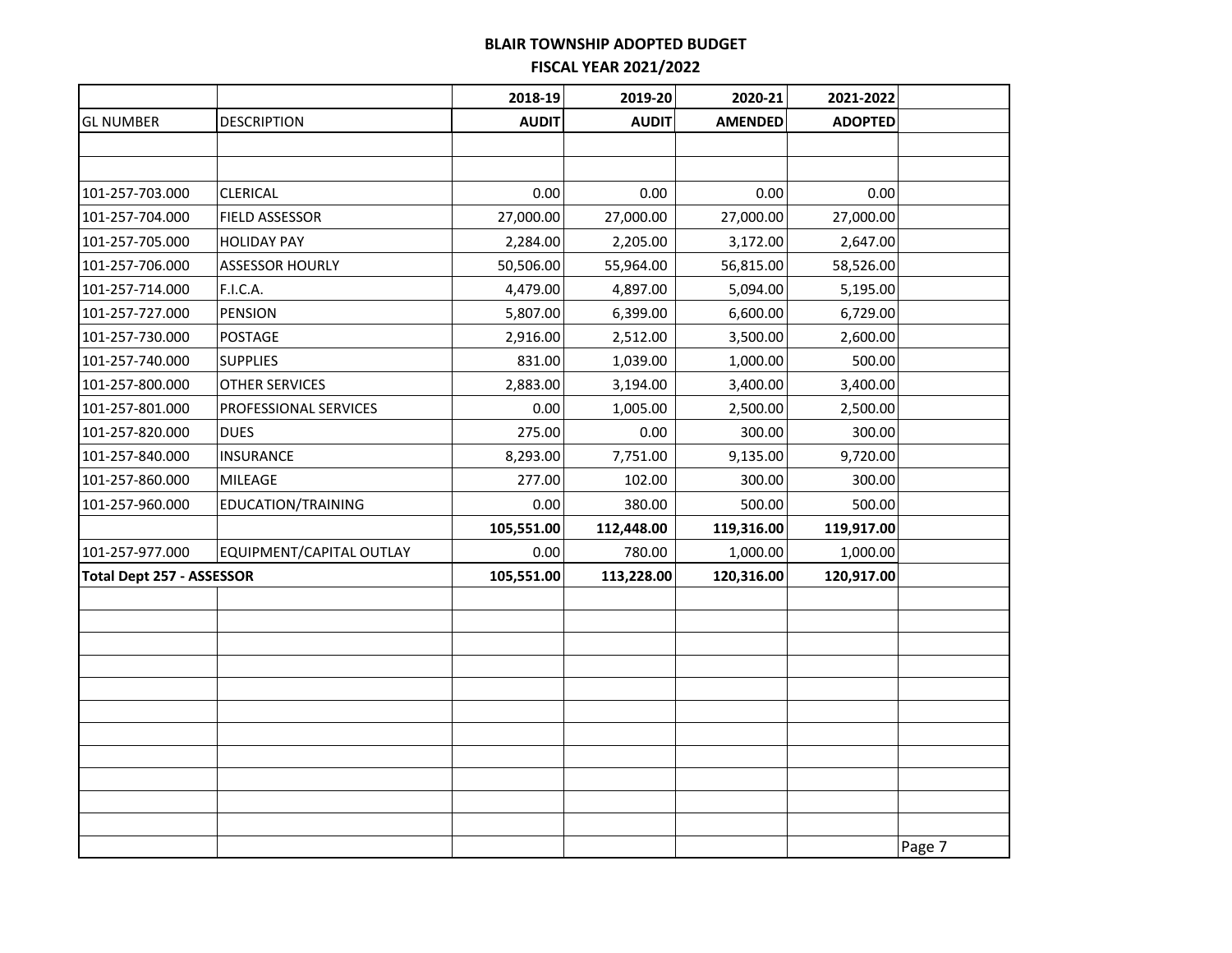|                  |                                      | 2018-19      | 2019-20      | 2020-21        | 2021-2022      |        |
|------------------|--------------------------------------|--------------|--------------|----------------|----------------|--------|
| <b>GL NUMBER</b> | DESCRIPTION                          | <b>AUDIT</b> | <b>AUDIT</b> | <b>AMENDED</b> | <b>ADOPTED</b> |        |
|                  |                                      |              |              |                |                |        |
|                  |                                      |              |              |                |                |        |
| 101-262-702.000  | SALARIES/WAGES                       | 12,907.00    | 6,576.00     | 15,000.00      | 5,000.00       |        |
| 101-262-704.006  | <b>ELECTION ASSISTANT</b>            | 11,775.00    | 13,784.00    | 18,540.00      | 18,273.00      |        |
| 101-262-705.000  | <b>HOLIDAY PAY</b>                   | 454.00       | 0.00         | 990.00         | 827.00         |        |
| 101-262-714.000  | F.I.C.A.                             | 991.00       | 1,096.00     | 1,494.00       | 1,530.00       |        |
| 101-262-727.000  | <b>PENSION</b>                       | 128.00       | 12.00        | 0.00           | 900.00         |        |
| 101-262-730.000  | <b>POSTAGE</b>                       | 6,000.00     | 2,501.00     | 12,000.00      | 3,000.00       |        |
| 101-262-740.000  | <b>SUPPLIES</b>                      | 4,398.00     | 9,163.00     | 10,000.00      | 3,000.00       |        |
| 101-262-800.000  | OTHER SERVICES                       | 1,456.00     | 200.00       | 2,400.00       | 500.00         |        |
| 101-262-840.000  | INSURANCE                            | 6,835.00     | 4,544.00     | 10,765.00      | 11,575.00      |        |
| 101-262-860.000  | MILEAGE                              | 731.00       | 99.00        | 500.00         | 300.00         |        |
| 101-262-900.000  | <b>PUBLISHING</b>                    | 640.00       | 85.00        | 700.00         | 200.00         |        |
| 101-262-930.000  | REPAIRS/MAINTENANCE                  | 181.00       | 0.00         | 500.00         | 500.00         |        |
| 101-262-960.000  | EDUCATION/TRAINING                   | 13,660.00    | 1,200.00     | 4,000.00       | 1,000.00       |        |
|                  |                                      | 47,855.00    | 39,260.00    | 76,889.00      | 46,605.00      |        |
| 101-262-977.000  | EQUIPMENT/CAPITAL OUTLAY             | 0.00         | 7,336.00     | 0.00           | 0.00           |        |
|                  | Total Dept 262 - ELECTION COMMISSION | 47,855.00    | 46,596.00    | 76,889.00      | 46,605.00      |        |
|                  |                                      |              |              |                |                |        |
|                  |                                      |              |              |                |                |        |
|                  |                                      |              |              |                |                |        |
|                  |                                      |              |              |                |                |        |
|                  |                                      |              |              |                |                |        |
|                  |                                      |              |              |                |                |        |
|                  |                                      |              |              |                |                |        |
|                  |                                      |              |              |                |                |        |
|                  |                                      |              |              |                |                |        |
|                  |                                      |              |              |                |                |        |
|                  |                                      |              |              |                |                |        |
|                  |                                      |              |              |                |                |        |
|                  |                                      |              |              |                |                |        |
|                  |                                      |              |              |                |                | Page 8 |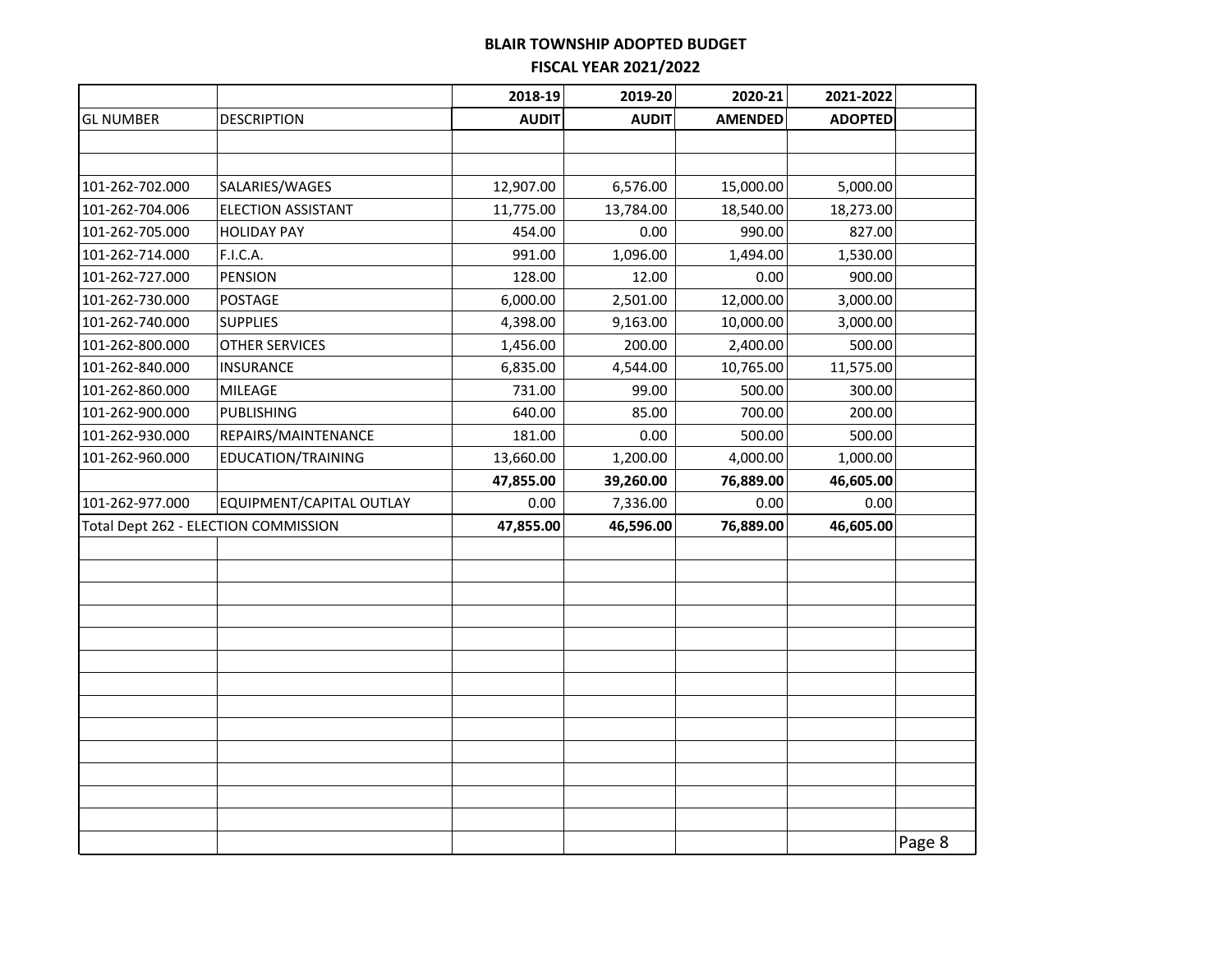|                  |                                              | 2018-19      | 2019-20      | 2020-21        | 2021-2022      |        |
|------------------|----------------------------------------------|--------------|--------------|----------------|----------------|--------|
| <b>GL NUMBER</b> | <b>DESCRIPTION</b>                           | <b>AUDIT</b> | <b>AUDIT</b> | <b>AMENDED</b> | <b>ADOPTED</b> |        |
|                  |                                              |              |              |                |                |        |
|                  |                                              |              |              |                |                |        |
| 101-265-702.000  | SALARIES/WAGES                               | 25,040.00    | 0.00         | 33,150.00      | 33,150.00      |        |
| 101-265-705.000  | <b>HOLIDAY PAY</b>                           | 1,330.00     | 0.00         | 1,850.00       | 1,850.00       |        |
| 101-265-714.000  | F.I.C.A.                                     | 1,982.00     | 0.00         | 2,678.00       | 2,678.00       |        |
| 101-265-727.000  | <b>PENSION</b>                               | 0.00         | 0.00         | 0.00           | 0.00           |        |
| 101-265-740.000  | <b>SUPPLIES</b>                              | 2,039.00     | 2,491.00     | 3,000.00       | 3,000.00       |        |
| 101-265-751.000  | <b>GASOLINE</b>                              | 733.00       | 84.00        | 2,000.00       | 2,000.00       |        |
| 101-265-800.000  | <b>OTHER SERVICES</b>                        | 2,819.00     | 4,374.00     | 4,000.00       | 4,000.00       |        |
| 101-265-840.000  | <b>INSURANCE</b>                             | 3,514.00     | 0.00         | 10,000.00      | 10,000.00      |        |
| 101-265-850.000  | <b>PHONES</b>                                | 3,460.00     | 3,651.00     | 3,000.00       | 4,000.00       |        |
| 101-265-860.000  | <b>MILEAGE</b>                               | 0.00         | 0.00         | 0.00           | 0.00           |        |
| 101-265-918.000  | <b>IRRIGATION</b>                            | 3,037.00     | 1,770.00     | 4,000.00       | 4,000.00       |        |
| 101-265-919.000  | <b>CLEAN UP DAY</b>                          | 36,859.00    | 12,390.00    | 35,000.00      | 40,000.00      |        |
| 101-265-920.000  | <b>UTILITIES</b>                             | 10,899.00    | 9,225.00     | 9,000.00       | 9,500.00       |        |
| 101-265-930.000  | REPAIRS/MAINTENANCE                          | 5,350.00     | 5,670.00     | 10,000.00      | 15,000.00      |        |
| 101-265-940.000  | <b>HYDRANT RENTAL</b>                        | 25,000.00    | 25,000.00    | 25,000.00      | 25,000.00      |        |
|                  |                                              | 122,062.00   | 64,655.00    | 142,678.00     | 154,178.00     |        |
| 101-265-970.000  | CAPITAL OUTLAY                               | 0.00         | 18,755.00    | 10,000.00      | 20,000.00      |        |
| 101-265-977.000  | <b>EQUIPMENT</b>                             | 0.00         | 1,574.00     | 2,500.00       | 1,500.00       |        |
|                  | <b>Total Dept 265 - TOWNHALL AND GROUNDS</b> | 122,062.00   | 84,984.00    | 155,178.00     | 175,678.00     |        |
|                  |                                              |              |              |                |                |        |
|                  |                                              |              |              |                |                |        |
|                  |                                              |              |              |                |                |        |
|                  |                                              |              |              |                |                |        |
|                  |                                              |              |              |                |                |        |
|                  |                                              |              |              |                |                |        |
|                  |                                              |              |              |                |                |        |
|                  |                                              |              |              |                |                |        |
|                  |                                              |              |              |                |                |        |
|                  |                                              |              |              |                |                | Page 9 |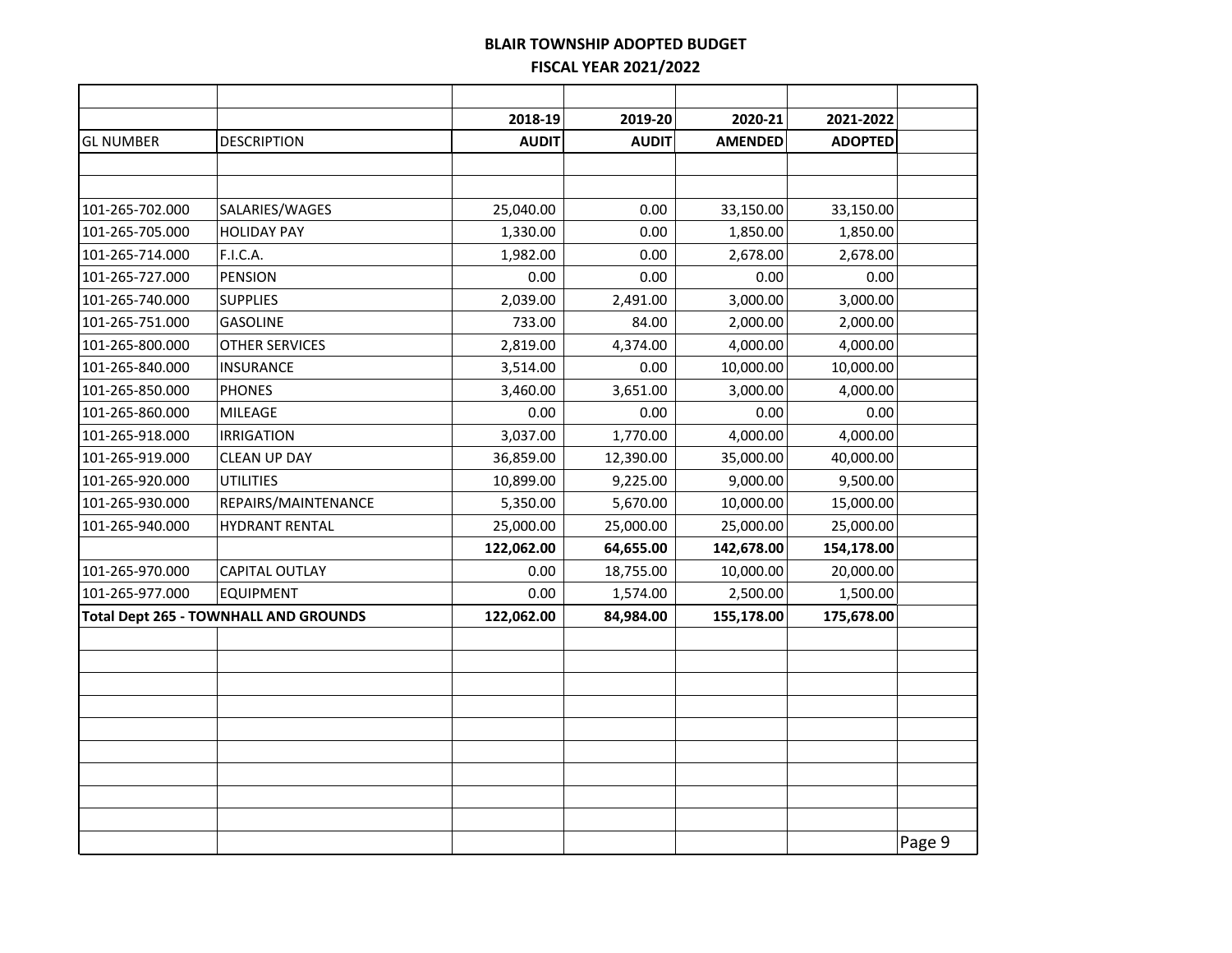|                  |                                              | 2018-19      | 2019-20      | 2020-21        | 2021-2022      |         |
|------------------|----------------------------------------------|--------------|--------------|----------------|----------------|---------|
| <b>GL NUMBER</b> | <b>DESCRIPTION</b>                           | <b>AUDIT</b> | <b>AUDIT</b> | <b>AMENDED</b> | <b>ADOPTED</b> |         |
|                  |                                              |              |              |                |                |         |
| 101-276-702.000  | SALARIES/WAGES                               | 5,128.00     | 1,486.00     | 5,000.00       | 5,000.00       |         |
| 101-276-714.000  | F.I.C.A.                                     | 392.00       | 114.00       | 383.00         | 383.00         |         |
| 101-276-740.000  | <b>SUPPLIES</b>                              | 776.00       | 84.00        | 500.00         | 250.00         |         |
| 101-276-805.001  | <b>CONTRACTUAL SERVICES</b>                  | 3,667.00     | 13,955.00    | 15,000.00      | 15,000.00      |         |
| 101-276-920.000  | <b>UTILITIES</b>                             | 460.00       | 477.00       | 500.00         | 500.00         |         |
| 101-276-930.000  | REPAIRS/MAINTENANCE                          | 0.00         | 1,303.00     | 100.00         | 1,000.00       |         |
|                  |                                              | 10,423.00    | 17,419.00    | 21,483.00      | 22,133.00      |         |
| 101-276-970.000  | <b>CAPITAL OUTLAY</b>                        | 0.00         | 0.00         | 0.00           | 0.00           |         |
|                  | Total Dept 276 - MAPLE GROVE/MONROE CEMETERY | 10,423.00    | 17,419.00    | 21,483.00      | 22,133.00      |         |
|                  |                                              |              |              |                |                |         |
|                  |                                              |              |              |                |                |         |
|                  |                                              |              |              |                |                |         |
|                  |                                              |              |              |                |                |         |
|                  |                                              |              |              |                |                |         |
|                  |                                              |              |              |                |                |         |
|                  |                                              |              |              |                |                |         |
|                  |                                              |              |              |                |                |         |
|                  |                                              |              |              |                |                |         |
|                  |                                              |              |              |                |                |         |
|                  |                                              |              |              |                |                |         |
|                  |                                              |              |              |                |                |         |
|                  |                                              |              |              |                |                |         |
|                  |                                              |              |              |                |                |         |
|                  |                                              |              |              |                |                |         |
|                  |                                              |              |              |                |                |         |
|                  |                                              |              |              |                |                |         |
|                  |                                              |              |              |                |                |         |
|                  |                                              |              |              |                |                |         |
|                  |                                              |              |              |                |                |         |
|                  |                                              |              |              |                |                | Page 10 |
|                  |                                              |              |              |                |                |         |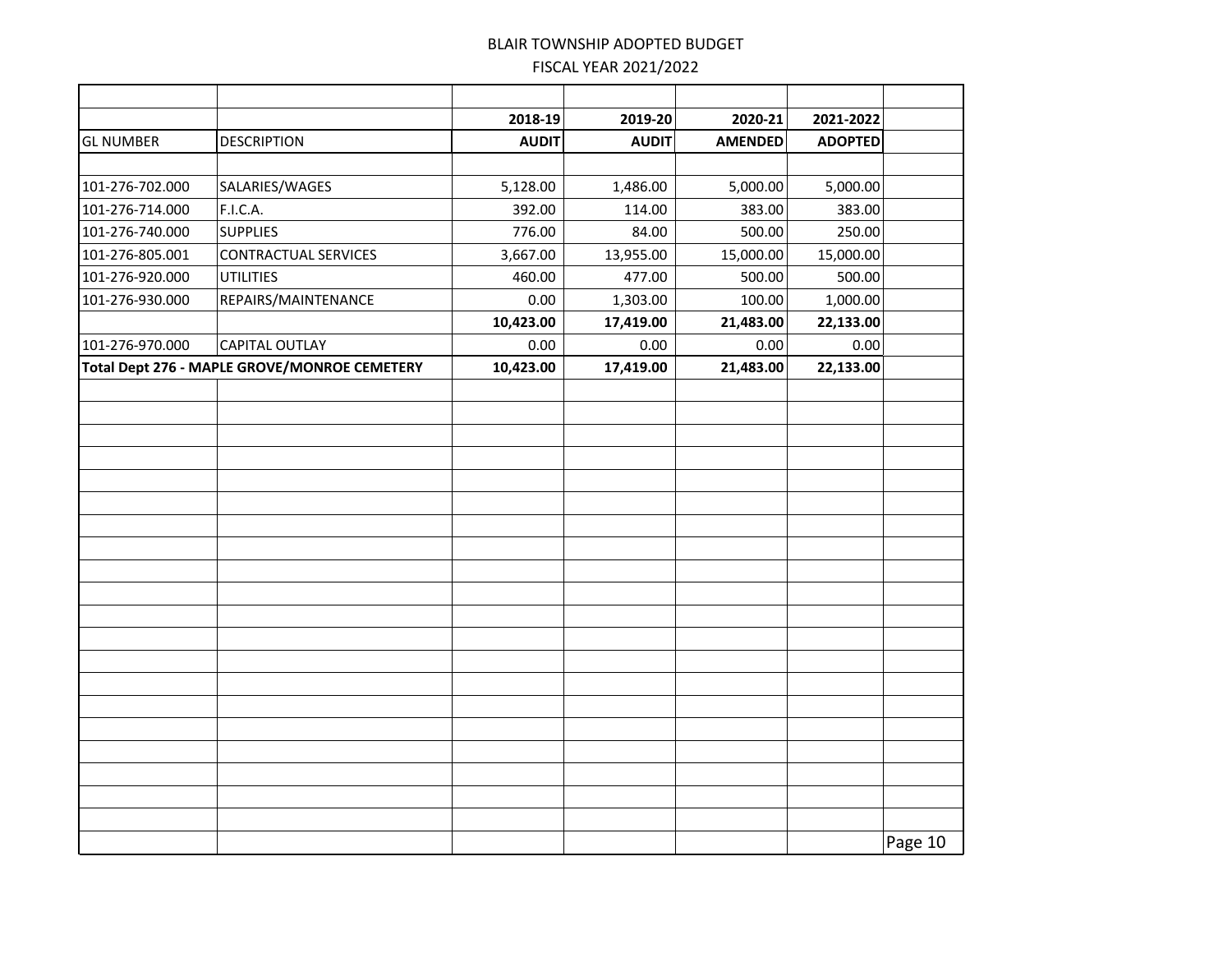|                                         |                                           | 2018-19      | 2019-20      | 2020-21        | 2021-2022       |         |
|-----------------------------------------|-------------------------------------------|--------------|--------------|----------------|-----------------|---------|
| <b>GL NUMBER</b>                        | <b>DESCRIPTION</b>                        | <b>AUDIT</b> | <b>AUDIT</b> | <b>AMENDED</b> | <b>ADOPTED</b>  |         |
|                                         |                                           |              |              |                |                 |         |
| 101-446-922.000                         | IMPROVEMENTS - TRANSFER IN FROM SMR       | 2,891.00     |              | 73,133.00      | 25,000.00       |         |
| 101-446-930.000                         | REPAIRS/MAINTENANCE/CAPITAL OUTLAY        | 5,049.00     | 5,202.00     | 6,000.00       | 6,000.00        |         |
|                                         | Total Dept 446 - HIGHWAYS/STREETS/BRIDGES | 7,940.00     | 5,202.00     | 79,133.00      | 31,000.00       |         |
|                                         |                                           |              |              |                |                 |         |
|                                         |                                           | 2018-19      | 2019-20      | 2020-21        | 2021-2022       |         |
| <b>GL NUMBER</b>                        | <b>DESCRIPTION</b>                        | <b>AUDIT</b> | <b>AUDIT</b> | <b>AMENDED</b> | <b>PROPOSED</b> |         |
|                                         |                                           |              |              |                |                 |         |
| 101-450-920.000                         | <b>UTILITIES</b>                          | 12,956.00    | 13,266.00    | 16,000.00      | 14,000.00       |         |
| <b>Total Dept 450 - STREET LIGHTING</b> |                                           | 12,956.00    | 13,266.00    | 16,000.00      | 14,000.00       |         |
|                                         |                                           |              |              |                |                 |         |
|                                         |                                           |              |              |                |                 |         |
|                                         |                                           |              |              |                |                 |         |
|                                         |                                           |              |              |                |                 |         |
|                                         |                                           |              |              |                |                 |         |
|                                         |                                           |              |              |                |                 |         |
|                                         |                                           |              |              |                |                 |         |
|                                         |                                           |              |              |                |                 |         |
|                                         |                                           |              |              |                |                 |         |
|                                         |                                           |              |              |                |                 |         |
|                                         |                                           |              |              |                |                 |         |
|                                         |                                           |              |              |                |                 |         |
|                                         |                                           |              |              |                |                 |         |
|                                         |                                           |              |              |                |                 |         |
|                                         |                                           |              |              |                |                 |         |
|                                         |                                           |              |              |                |                 |         |
|                                         |                                           |              |              |                |                 |         |
|                                         |                                           |              |              |                |                 |         |
|                                         |                                           |              |              |                |                 |         |
|                                         |                                           |              |              |                |                 |         |
|                                         |                                           |              |              |                |                 | Page 11 |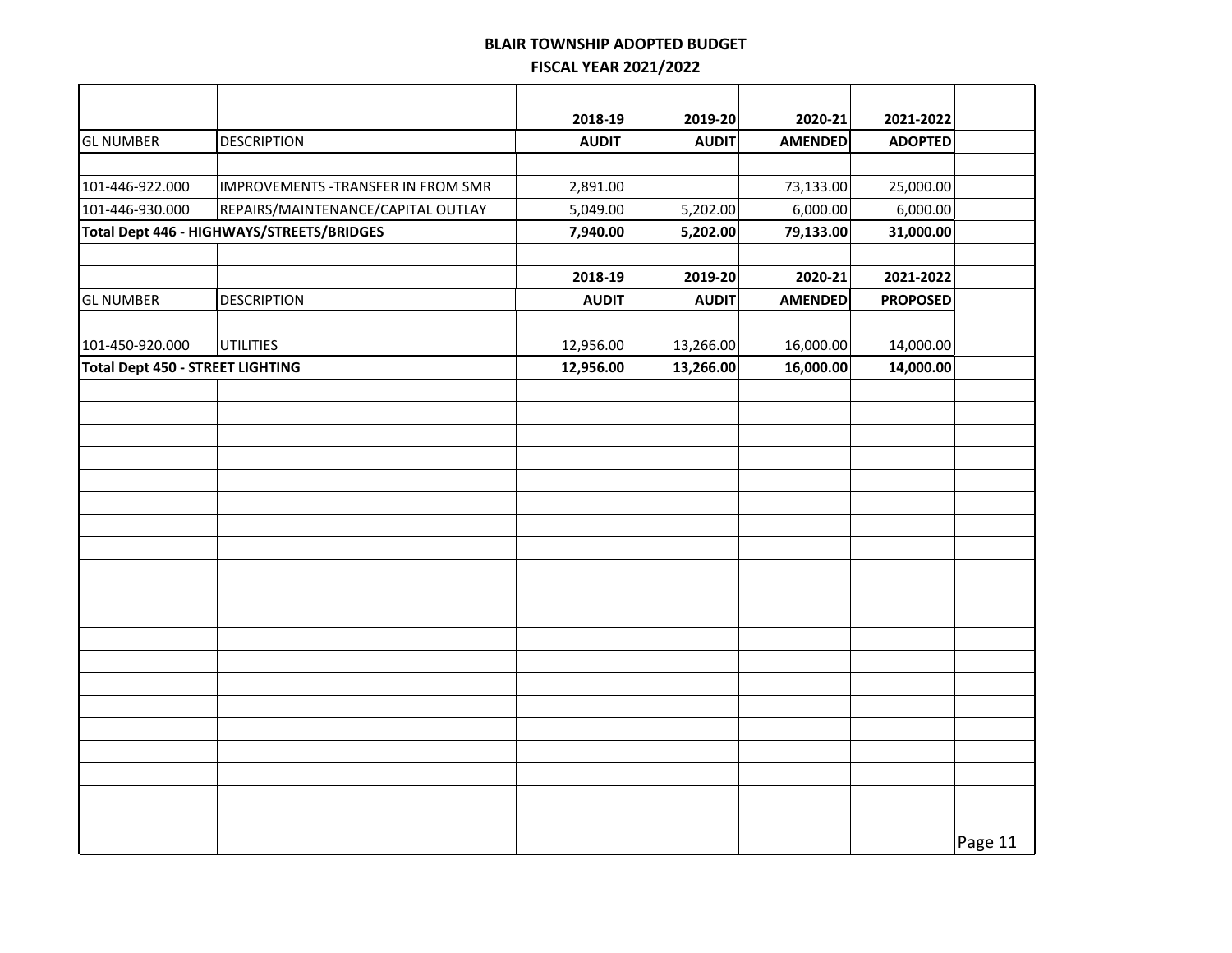|                  |                                    | 2018-19      | 2019-20      | 2020-21        | 2021-2022      |         |
|------------------|------------------------------------|--------------|--------------|----------------|----------------|---------|
| <b>GL NUMBER</b> | <b>DESCRIPTION</b>                 | <b>AUDIT</b> | <b>AUDIT</b> | <b>AMENDED</b> | <b>ADOPTED</b> |         |
|                  |                                    |              |              |                |                |         |
| 101-722-702.000  | SALARIES/WAGES                     | 37,772.00    | 17,377.00    | 17,686.00      | 18,209.00      |         |
| 101-722-704.007  | <b>OEO</b>                         | 5,063.00     | 38,395.00    | 42,620.00      | 43,900.00      |         |
| 101-722-705.000  | <b>HOLIDAY PAY</b>                 | 0.00         | 1,788.00     | 3,376.00       | 2,809.00       |         |
| 101-722-706.001  | <b>BRD OF APPEALS</b>              | 375.00       | 420.00       | 2,500.00       | 2,500.00       |         |
| 101-722-707.000  | PLANNING COMMISSION                | 7,085.00     | 4,005.00     | 12,480.00      | 12,500.00      |         |
| 101-722-714.000  | <b>F.I.C.A.</b>                    | 4,027.00     | 4,877.00     | 6,150.00       | 6,662.00       |         |
| 101-722-727.000  | <b>PENSION</b>                     | 2,365.00     | 1,903.00     | 2,053.00       | 7,143.00       |         |
| 101-722-730.000  | POSTAGE                            | 1,024.00     | 2,000.00     | 5,000.00       | 5,000.00       |         |
| 101-722-740.000  | <b>SUPPLIES</b>                    | 304.00       | 371.00       | 1,000.00       | 1,000.00       |         |
| 101-722-800.000  | <b>OTHER SERVICES</b>              | 2,370.00     | 860.00       | 3,500.00       | 3,500.00       |         |
| 101-722-801.001  | DANGEROUS BUILD INSPECT            | 0.00         | 0.00         | 5,000.00       | 5,000.00       |         |
| 101-722-802.000  | <b>PLANNER</b>                     | 0.00         | 0.00         | 0.00           | 0.00           |         |
| 101-722-840.000  | <b>INSURANCE</b>                   | 7,903.00     | 15,587.00    | 17,800.00      | 18,220.00      |         |
| 101-722-860.000  | MILEAGE                            | 438.00       | 1,058.00     | 2,000.00       | 1,500.00       |         |
| 101-722-900.000  | <b>PUBLISHING</b>                  | 1,755.00     | 1,317.00     | 5,000.00       | 5,000.00       |         |
| 101-722-960.000  | EDUCATION/TRAINING                 | 1,028.00     | 361.00       | 3,500.00       | 3,000.00       |         |
|                  |                                    | 71,509.00    | 90,319.00    | 129,665.00     | 135,943.00     |         |
| 101-722-977.000  | <b>EQUIPMENT</b>                   | 0.00         | 0.00         | 1,500.00       | 1,000.00       |         |
|                  | Total Dept 722 - ZONING COMMISSION | 71,509.00    | 90,319.00    | 131,165.00     | 136,943.00     |         |
|                  |                                    |              |              |                |                |         |
|                  |                                    |              |              |                |                |         |
|                  |                                    |              |              |                |                |         |
|                  |                                    |              |              |                |                |         |
|                  |                                    |              |              |                |                |         |
|                  |                                    |              |              |                |                |         |
|                  |                                    |              |              |                |                |         |
|                  |                                    |              |              |                |                |         |
|                  |                                    |              |              |                |                |         |
|                  |                                    |              |              |                |                |         |
|                  |                                    |              |              |                |                |         |
|                  |                                    |              |              |                |                | Page 12 |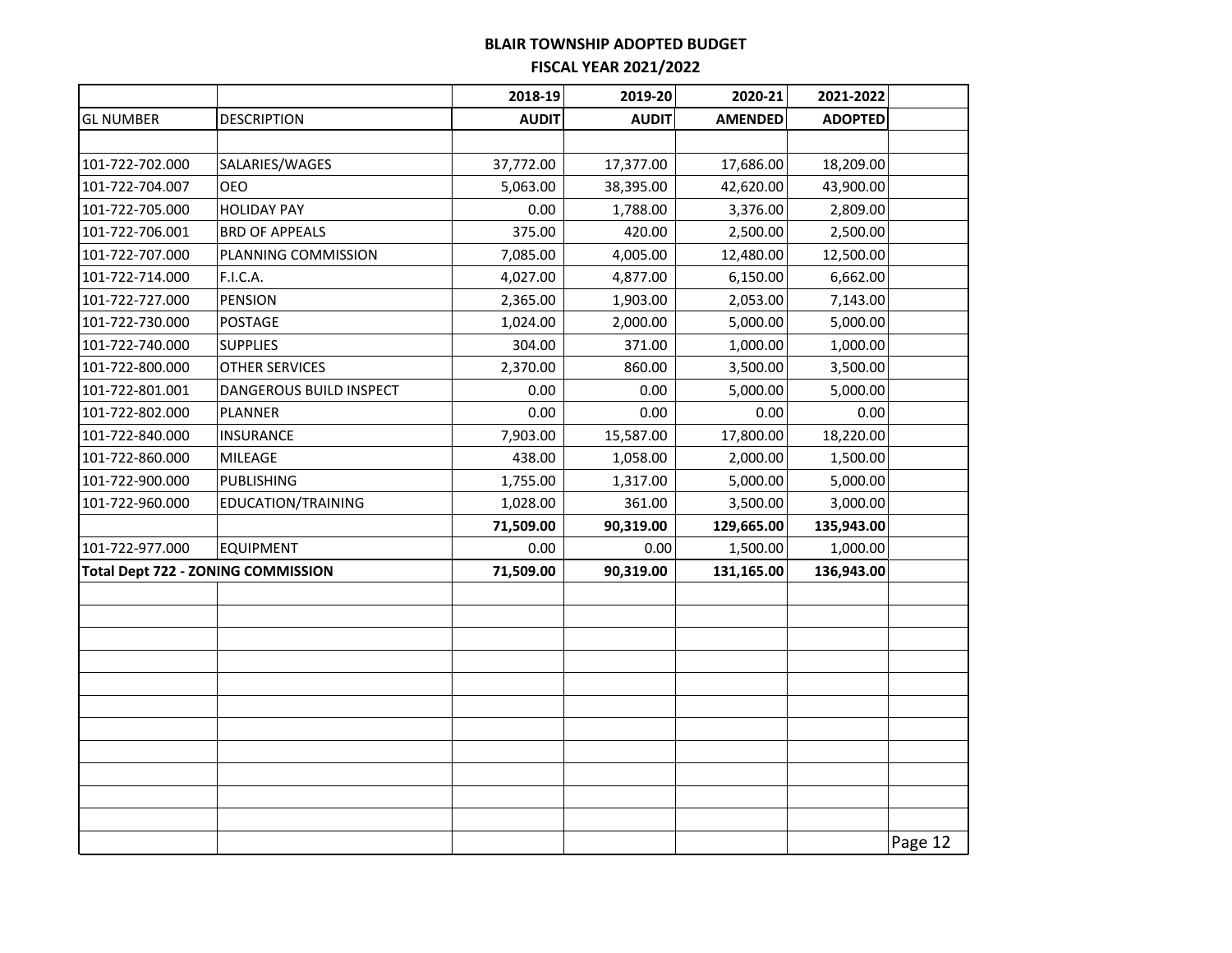|                                        |                                              | 2018-19      | 2019-20      | 2020-21        | 2021-2022      |         |
|----------------------------------------|----------------------------------------------|--------------|--------------|----------------|----------------|---------|
| <b>GL NUMBER</b>                       | <b>DESCRIPTION</b>                           | <b>AUDIT</b> | <b>AUDIT</b> | <b>AMENDED</b> | <b>ADOPTED</b> |         |
|                                        |                                              |              |              |                |                |         |
| Dept 751 - PARKS AND RECREATION        |                                              |              |              |                |                |         |
| 101-751-702.000                        | <b>WAGES</b>                                 | 0.00         | 0.00         | 0.00           | 0.00           |         |
| 101-751-740.000                        | <b>SUPPLIES</b>                              | 1,389.00     | 85.00        | 1,500.00       | 1,500.00       |         |
| 101-751-751.000                        | <b>GASOLINE</b>                              | 0.00         | 0.00         | 0.00           | 0.00           |         |
| 101-751-800.000                        | OTHER SERVICES                               | 4,728.00     | 966.00       | 1,500.00       | 1,500.00       |         |
| 101-751-805.001                        | <b>CONTRACTUAL SERVICES</b>                  | 10,609.00    | 13,361.00    | 12,000.00      | 12,000.00      |         |
| 101-751-880.000                        | <b>COMMUNITY PROMOTION</b>                   | 611.00       | 1,056.00     | 4,000.00       | 4,000.00       |         |
| 101-751-918.000                        | <b>IRRIGATION</b>                            | 6,949.00     | 3,870.00     | 12,000.00      | 12,000.00      |         |
| 101-751-919.000                        | <b>WASTE DISPOSAL</b>                        | 773.00       | 560.00       | 1,000.00       | 1,000.00       |         |
| 101-751-927.000                        | <b>WATER SPLASHPAD</b>                       | 4,852.00     | 10,647.00    | 15,000.00      | 15,000.00      |         |
| 101-751-930.000                        | REPAIRS/MAINTENANCE                          | 1,549.00     | 1,448.00     | 5,000.00       | 5,000.00       |         |
|                                        |                                              | 31,460.00    | 31,993.00    | 52,000.00      | 52,000.00      |         |
| 101-751-970.000                        | <b>CAPITAL OUTLAY</b>                        | 6,500.00     | 0.00         | 15,000.00      | 60,000.00      |         |
| 101-751-977.000                        | <b>EQUIPMENT</b>                             | 0.00         | 0.00         | 0.00           | 0.00           |         |
|                                        | <b>Total Dept 751 - PARKS AND RECREATION</b> | 37,960.00    | 31,993.00    | 67,000.00      | 112,000.00     |         |
|                                        |                                              |              |              |                |                |         |
|                                        |                                              |              |              |                |                |         |
|                                        |                                              |              |              |                |                |         |
| <b>TOTAL REVENUES - GENERAL FUND</b>   |                                              | 1,215,288.00 | 1,237,895.00 | 1,208,850.00   | 1,191,300.00   |         |
|                                        | <b>TOTAL EXPENDITURES - GENERAL FUND</b>     | 828,835.00   | 844,785.00   | 1,152,599.00   | 1,191,300.00   |         |
| <b>TOTAL OTHER FINANCING SOURCE</b>    |                                              | 2,891.00     | 0.00         | 73,133.00      | 0.00           |         |
| <b>NET OF REVENUE AND EXPENDITURES</b> |                                              | 389,344.00   | 393,110.00   | 129,384.00     | 0.00           |         |
| <b>FUND BALANCE BEGINNING OF YEAR</b>  |                                              | 3,175,728.00 | 3,565,072.00 | 3,958,182.00   | 4,087,566.00   |         |
| <b>FUND BALANCE END OF YEAR</b>        |                                              | 3,565,072.00 | 3,958,182.00 | 4,087,566.00   | 4,087,566.00   |         |
|                                        |                                              |              |              |                |                |         |
|                                        |                                              |              |              |                |                |         |
|                                        |                                              |              |              |                |                |         |
|                                        |                                              |              |              |                |                | Page 13 |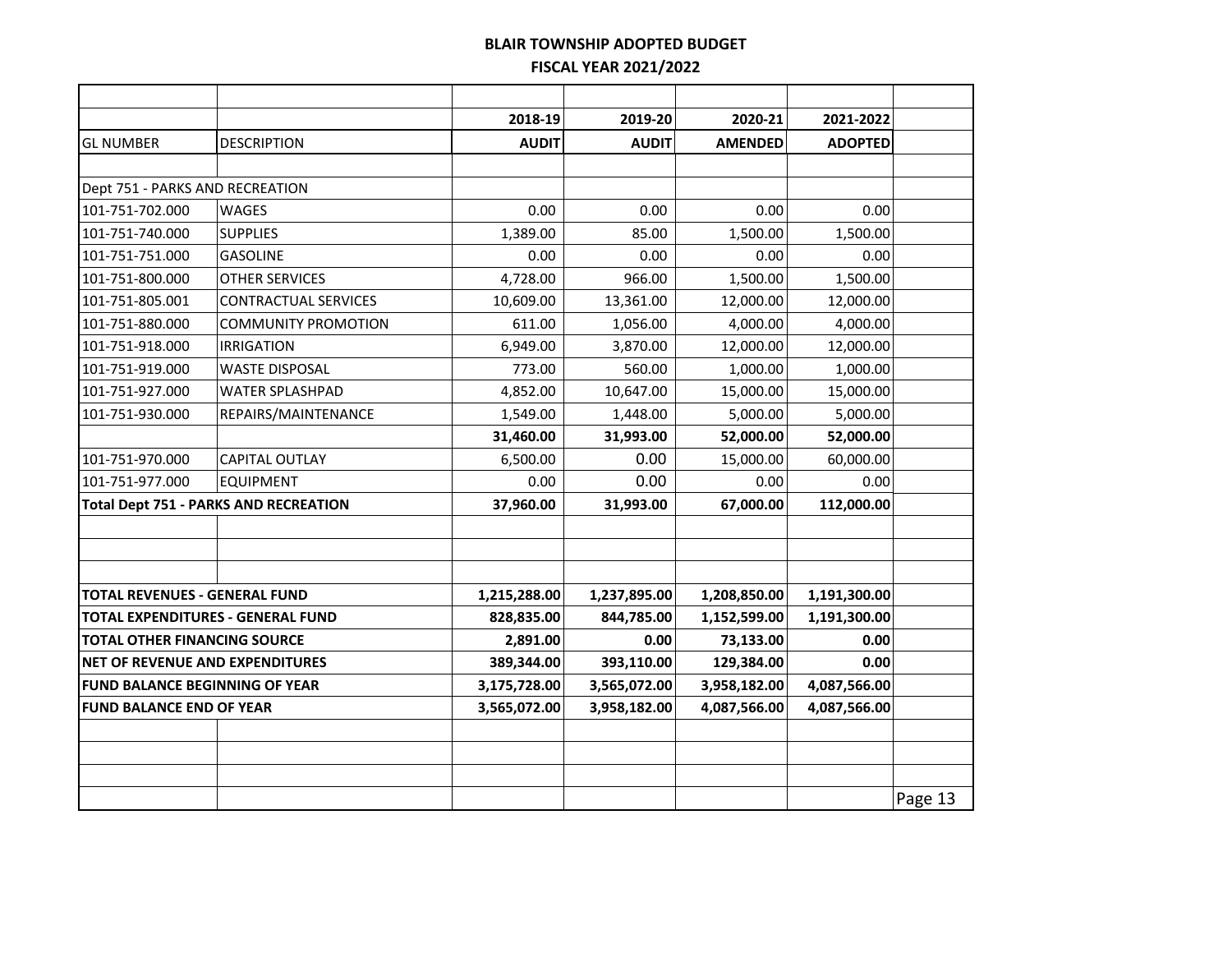|                               |                             | 2018-19      | 2019-20      | 2020-21        | 2021-2022      |         |
|-------------------------------|-----------------------------|--------------|--------------|----------------|----------------|---------|
| <b>GL NUMBER</b>              | <b>DESCRIPTION</b>          | <b>AUDIT</b> | <b>AUDIT</b> | <b>AMENDED</b> | <b>ADOPTED</b> |         |
|                               |                             |              |              |                |                |         |
| Fund 205 - PUBLIC SAFETY FUND |                             |              |              |                |                |         |
|                               |                             |              |              |                |                |         |
| Revenues                      |                             |              |              |                |                |         |
| Dept 000                      |                             |              |              |                |                |         |
| 205-000-476.000               | LICENSES/PERMITS/FEES       | 0.00         | 0.00         | 0.00           | 0.00           |         |
| 205-000-501.000               | FEDERAL GRANTS - FEMA       | 39,280.00    | 27,387.00    | 0.00           | 0.00           |         |
| 205-000-539.000               | <b>STATE GRANTS</b>         | 0.00         | 5,000.00     | 0.00           | 0.00           |         |
| 205-000-626.000               | <b>CHARGES FOR SERVICES</b> | 1,050.00     | 776.00       | 0.00           | 300.00         |         |
| 205-000-631.000               | <b>FIRE CONTRACTS</b>       | 27,679.00    | 58,828.00    | 54,000.00      | 63,000.00      |         |
| 205-000-638.001               | <b>MANAGEMENT SERVICES</b>  | 34,210.00    | 44,638.00    | 38,529.00      | 40,236.00      |         |
| 205-000-664.000               | <b>INTEREST</b>             | 11,937.00    | 8,255.00     | 5,000.00       | 1,000.00       |         |
| 205-000-672.001               | SPECIAL ASSESSMENT DISTRICT | 665,160.00   | 712,643.00   | 744,487.00     | 814,102.00     |         |
| 205-000-674.000               | <b>DONATIONS</b>            | 4,311.00     | 1,255.00     | 0.00           | 0.00           |         |
| 205-000-676.000               | MISC/RENTS/REIMBURSEMENTS   | 1,869.00     | 0.00         | 0.00           | 0.00           |         |
| 205-000-676.001               | REIMBURSEMENTS/REFUNDS      | 767.00       | 1,325.00     | 1,000.00       | 1,000.00       |         |
| 205-000-676.002               | <b>STAND BY</b>             | 3,812.00     | 7,776.00     | 8,000.00       | 8,000.00       |         |
| 205-000-696.000               | <b>COST RECOVERY</b>        | 26,282.00    | 29,143.00    | 12,000.00      | 12,000.00      |         |
|                               |                             | 816,357.00   | 897,026.00   | 863,016.00     | 939,638.00     |         |
|                               |                             |              |              |                |                |         |
| 205-000-673.000               | SALE OF FIXED ASSETS        | 0.00         | 21,500.00    | 0.00           | 0.00           |         |
| <b>TOTAL REVENUES</b>         |                             | 816,357.00   | 918,526.00   | 863,016.00     | 939,638.00     |         |
|                               |                             |              |              |                |                |         |
|                               |                             |              |              |                |                |         |
|                               |                             |              |              |                |                |         |
|                               |                             |              |              |                |                |         |
|                               |                             |              |              |                |                |         |
|                               |                             |              |              |                |                |         |
|                               |                             |              |              |                |                |         |
|                               |                             |              |              |                |                |         |
|                               |                             |              |              |                |                |         |
|                               |                             |              |              |                |                | Page 14 |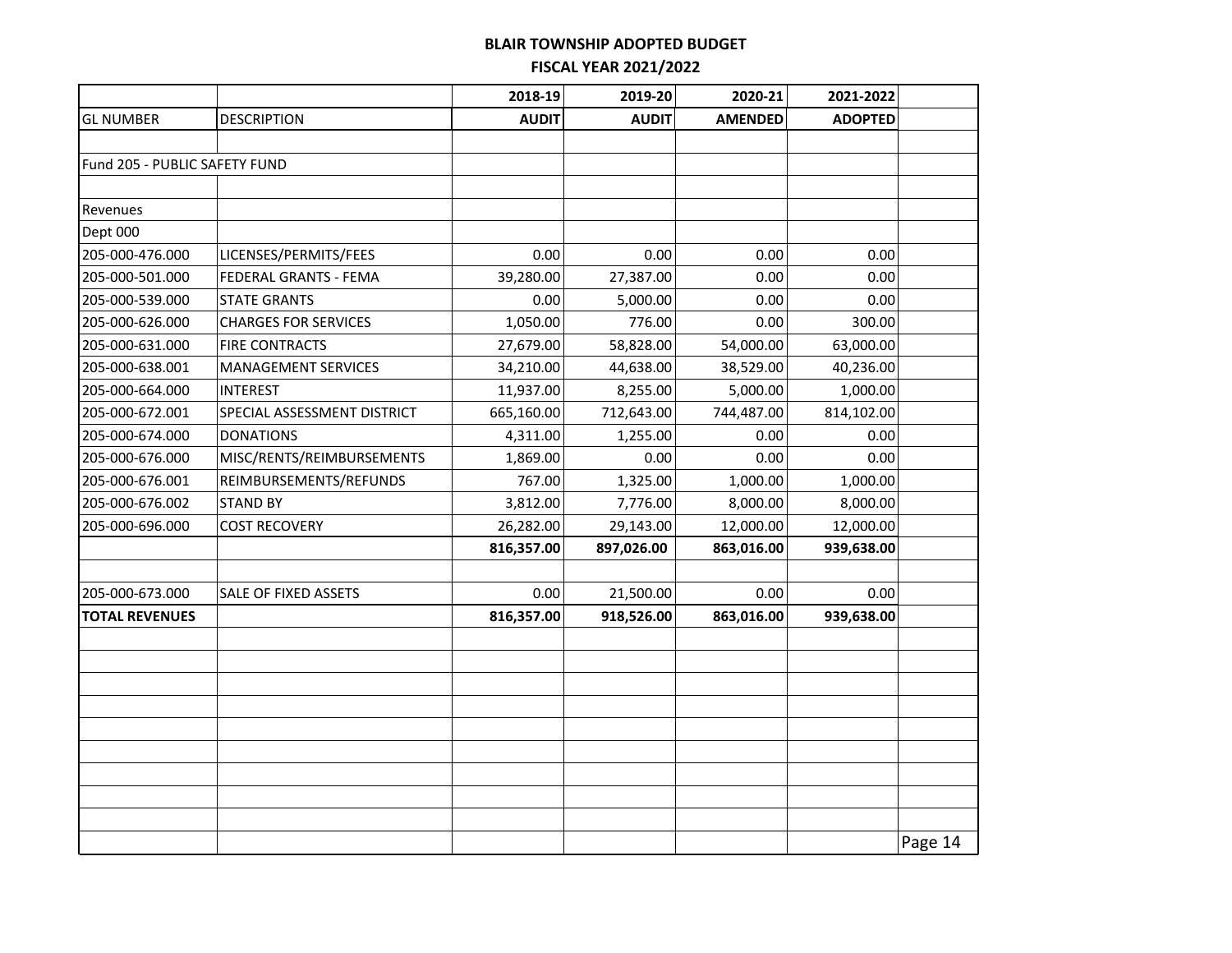|                          |                                  | 2018-19      | 2019-20      | 2020-21        | 2021-2022      |         |
|--------------------------|----------------------------------|--------------|--------------|----------------|----------------|---------|
| <b>GL NUMBER</b>         | <b>DESCRIPTION</b>               | <b>AUDIT</b> | <b>AUDIT</b> | <b>AMENDED</b> | <b>ADOPTED</b> |         |
| Expenditures             |                                  |              |              |                |                |         |
| Dept 345 - PUBLIC SAFETY |                                  |              |              |                |                |         |
| 205-345-701.001          | <b>OFFICER PAY</b>               | 3,488.00     | 5,162.00     | 4,650.00       | 4,650.00       |         |
| 205-345-702.000          | SALARIES/WAGES                   | 373,745.00   | 340,428.00   | 394,200.00     | 401,350.00     |         |
| 205-345-714.000          | F.I.C.A.                         | 30,550.00    | 28,271.00    | 31,000.00      | 31,200.00      |         |
| 205-345-727.000          | <b>PENSION</b>                   | 30,638.00    | 30,090.00    | 35,100.00      | 29,000.00      |         |
| 205-345-730.000          | <b>POSTAGE</b>                   | 37.00        | 11.00        | 250.00         | 250.00         |         |
| 205-345-740.000          | <b>SUPPLIES</b>                  | 5,316.00     | 4,558.00     | 4,500.00       | 5,000.00       |         |
| 205-345-740.001          | <b>POLICE SUPPLIES</b>           | 0.00         | 0.00         | 50.00          | 50.00          |         |
| 205-345-748.000          | WELLNESS                         | 280.00       | 5,142.00     | 6,000.00       | 6,000.00       |         |
| 205-345-751.000          | <b>GASOLINE</b>                  | 6,243.00     | 5,900.00     | 6,000.00       | 6,000.00       |         |
| 205-345-768.000          | <b>UNIFORMS</b>                  | 2,182.00     | 4,029.00     | 3,500.00       | 4,000.00       |         |
| 205-345-790.000          | CONTINGENCY                      | 0.00         | 0.00         | 20,000.00      | 20,000.00      |         |
| 205-345-800.000          | OTHER SERVICES                   | 5,714.00     | 6,914.00     | 10,000.00      | 10,000.00      |         |
| 205-345-801.000          | PROFESSIONAL SERVICES            | 3,526.00     | 1,563.00     | 2,500.00       | 3,000.00       |         |
| 205-345-815.000          | <b>ADMIN FEES</b>                | 7,000.00     | 7,000.00     | 7,000.00       | 7,000.00       |         |
| 205-345-820.000          | <b>DUES</b>                      | 1,705.00     | 500.00       | 2,000.00       | 2,000.00       |         |
| 205-345-831.000          | <b>WAGES/POLICE</b>              | 80,182.00    | 83,745.00    | 81,000.00      | 85,000.00      |         |
| 205-345-840.000          | <b>INSURANCE</b>                 | 101,618.00   | 106,427.00   | 121,000.00     | 130,000.00     |         |
| 205-345-850.000          | <b>PHONES</b>                    | 4,277.00     | 4,728.00     | 4,300.00       | 5,000.00       |         |
| 205-315-860.000          | MILEAGE                          | 9.00         | 0.00         | 0.00           | 0.00           |         |
| 205-345-863.000          | VEHICLE/EQUIP/MAINT              | 17,538.00    | 18,623.00    | 25,000.00      | 30,000.00      |         |
| 205-345-880.000          | <b>COMMUNITY PROMOTION</b>       | 657.00       | 1,157.00     | 1,000.00       | 4,000.00       |         |
| 205-345-899.000          | <b>TAX TRIBUNAL REFUND</b>       | 118.00       | 0.00         | 2,500.00       | 5,000.00       |         |
| 205-345-918.000          | <b>WATER USAGE</b>               | 448.00       | 374.00       | 600.00         | 600.00         |         |
| 205-345-920.000          | UTILITIES                        | 6,714.00     | 6,057.00     | 6,500.00       | 6,500.00       |         |
| 205-345-930.000          | REPAIRS/MAINTENANCE              | 6,290.00     | 4,223.00     | 4,000.00       | 6,000.00       |         |
| 205-345-956.000          | MISC. EXP                        | 1,251.00     | 0.00         | 0.00           | 0.00           |         |
| 205-345-959.000          | <b>BANK ERROR/SERVICE CHARGE</b> | 620.00       | 483.00       | 1,000.00       | 1,000.00       |         |
| 205-345-960.000          | EDUCATION/TRAINING               | 7,688.00     | 4,738.00     | 7,000.00       | 9,000.00       |         |
|                          |                                  |              |              |                |                |         |
|                          |                                  |              |              |                |                | Page 27 |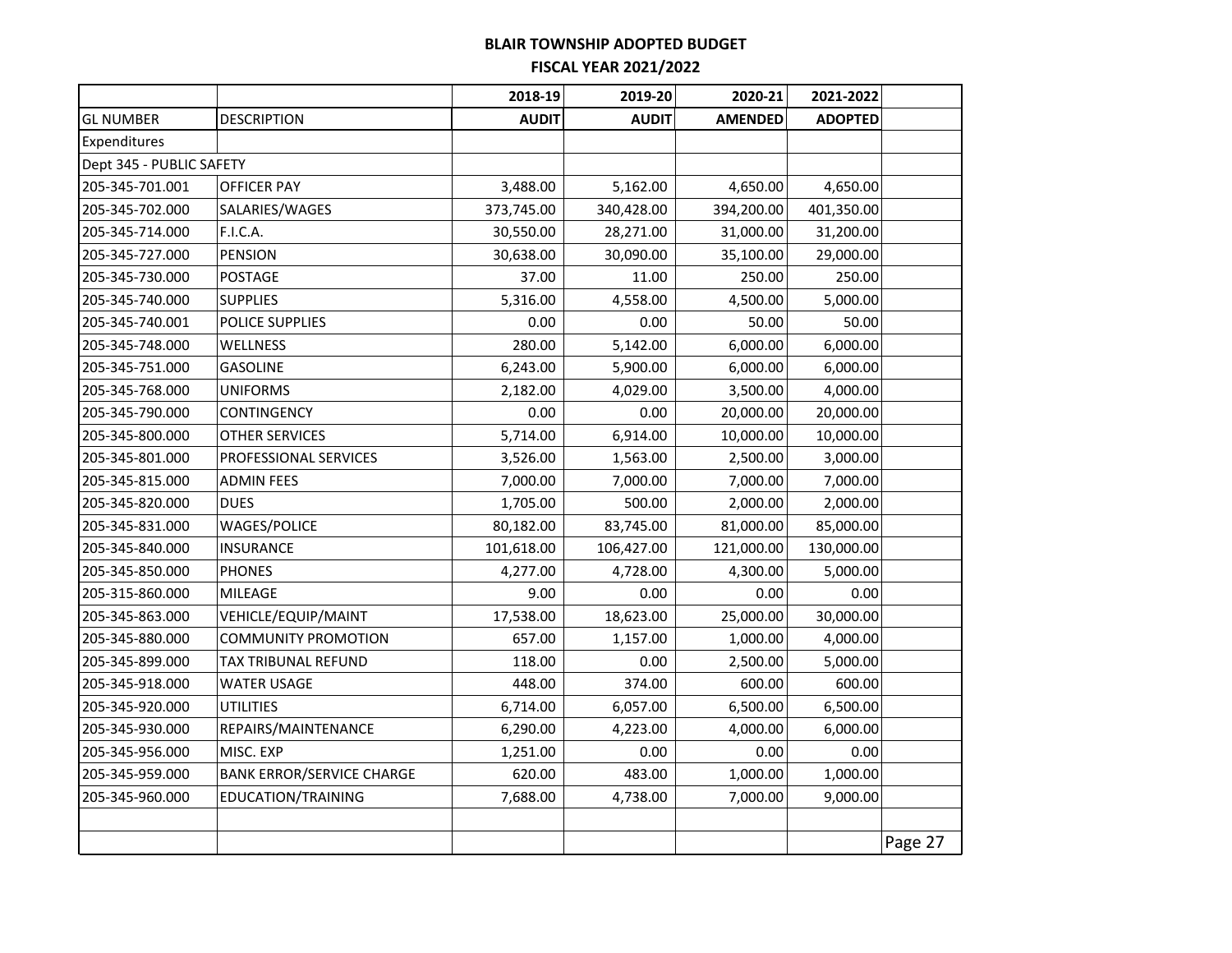|                                |                                  | 2018-19       | 2019-2020    | 2020-21        | 2021-2022      |         |
|--------------------------------|----------------------------------|---------------|--------------|----------------|----------------|---------|
| <b>GL NUMBER</b>               | <b>DESCRIPTION</b>               | <b>AUDIT</b>  | <b>AUDIT</b> | <b>AMENDED</b> | <b>ADOPTED</b> |         |
|                                |                                  |               |              |                |                |         |
| 205-345-965.000                | SPECIAL PURCHASES                | 4,038.00      | 0.00         | 0.00           | 0.00           |         |
| 205-345-970.000                | <b>CAPITAL OUTLAY</b>            | 611,205.00    | 0.00         | 10,000.00      | 15,000.00      |         |
| 205-345-977.000                | <b>EQUIPMENT</b>                 | 14,652.00     | 6,843.00     | 3,400.00       | 8,000.00       |         |
| 205-345-977.001                | <b>EQUIPMENTS:AIR PAKS</b>       | 0.00          | 10,942.00    | 0.00           | 0.00           |         |
| 205-345-977.002                | <b>EQUIPMENT:FIRE GEAR</b>       | 6,683.00      | 8,443.00     | 8,900.00       | 9,000.00       |         |
| 205-345-998.000                | SPECIAL ITEM - GRANT EXPENDITURE | 39,280.00     | 27,387.00    | 0.00           | 0.00           |         |
| <b>TOTAL EXPENDITURES</b>      |                                  | 1,373,692.00  | 723,738.00   | 802,950.00     | 843,600.00     |         |
|                                |                                  |               |              |                |                |         |
| Fund 205 - PUBLIC SAFETY FUND: |                                  |               |              |                |                |         |
| <b>TOTAL REVENUES</b>          |                                  | 816,537.00    | 918,526.00   | 863,016.00     | 939,638.00     |         |
| <b>TOTAL EXPENDITURES</b>      |                                  | 1,373,692.00  | 723,738.00   | 802,950.00     | 843,600.00     |         |
| DUE TO GENERAL FUND            |                                  |               |              | 60,000.00      | 95,000.00      |         |
| NET OF REVENUES & EXPENDITURES |                                  | (557, 355.00) | 194,788.00   | 66.00          | 1,038.00       |         |
|                                | FUND BALANCE BEGINNING OF YEAR   |               | 162,810.00   | 357,598.00     | 357,664.00     |         |
| FUND BALANCE END OF YEAR       |                                  | 162,810.00    | 357,598.00   | 357,664.00     | 358,702.00     |         |
|                                |                                  |               |              |                |                |         |
|                                |                                  |               |              |                |                |         |
|                                |                                  |               |              |                |                |         |
|                                |                                  |               |              |                |                |         |
|                                |                                  |               |              |                |                |         |
|                                |                                  |               |              |                |                |         |
|                                |                                  |               |              |                |                |         |
|                                |                                  |               |              |                |                |         |
|                                |                                  |               |              |                |                |         |
|                                |                                  |               |              |                |                |         |
|                                |                                  |               |              |                |                |         |
|                                |                                  |               |              |                |                |         |
|                                |                                  |               |              |                |                |         |
|                                |                                  |               |              |                |                |         |
|                                |                                  |               |              |                |                |         |
|                                |                                  |               |              |                |                | Page 15 |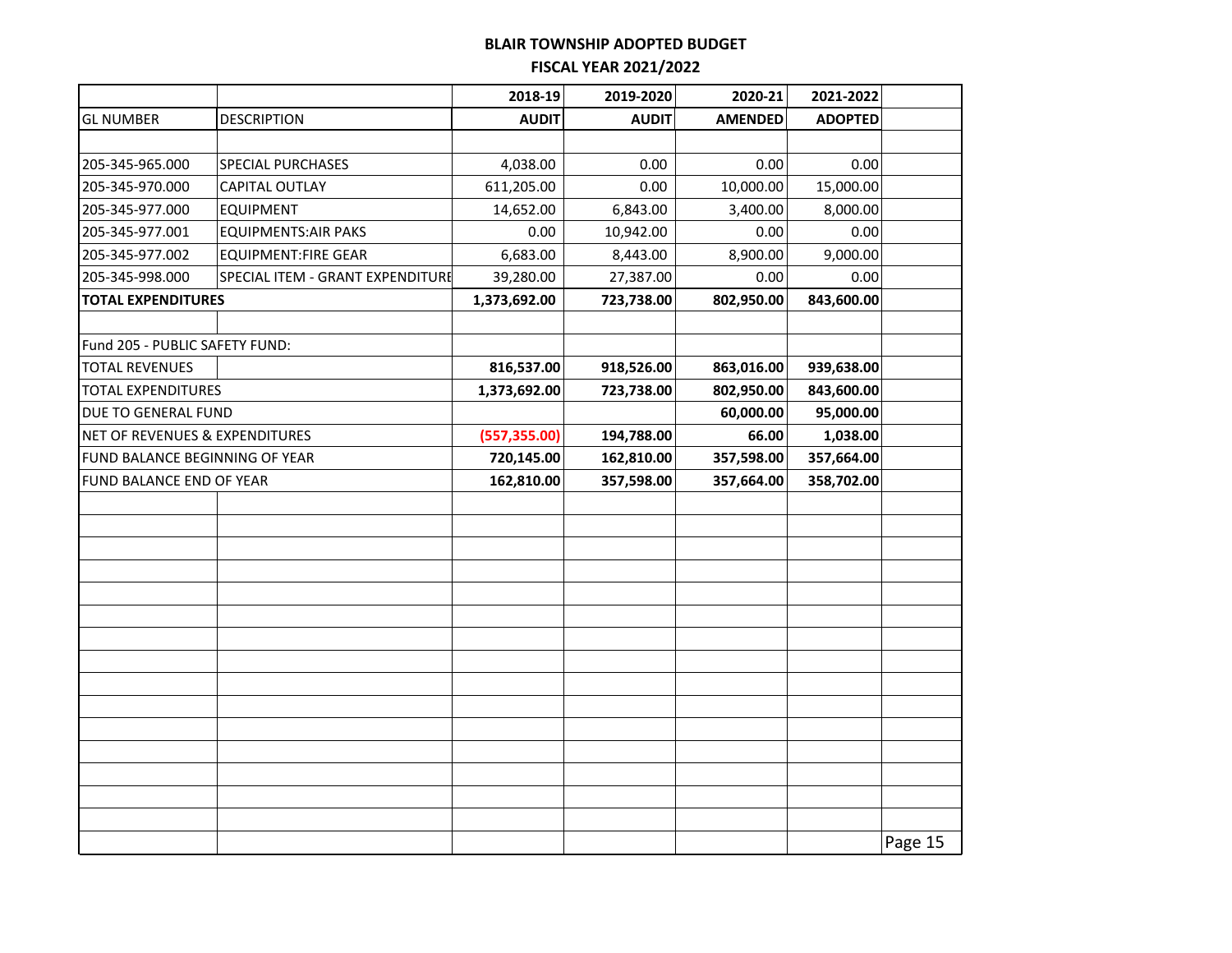|                           |                             | 2018-19      | 2019-20      | 2020-21        | 2021-22        |         |
|---------------------------|-----------------------------|--------------|--------------|----------------|----------------|---------|
| <b>GL NUMBER</b>          | <b>DESCRIPTION</b>          | <b>AUDIT</b> | <b>AUDIT</b> | <b>AMENDED</b> | <b>ADOPTED</b> |         |
|                           |                             |              |              |                |                |         |
| Fund 210 - AMBULANCE FUND |                             |              |              |                |                |         |
|                           |                             |              |              |                |                |         |
| Revenues                  |                             |              |              |                |                |         |
| Dept 000                  |                             |              |              |                |                |         |
| 210-000-427.000           | <b>MILLAGE</b>              | 421,540.00   | 448,596.00   | 467,400.00     | 504,576.00     |         |
| 210-000-441.000           | <b>LCS SHARE TAX</b>        | 4,804.00     | 4,779.00     | 6,400.00       | 5,000.00       |         |
| 210-000-501.000           | <b>FEDERAL GRANTS</b>       | 0.00         | 0.00         | 0.00           | 0.00           |         |
| 210-000-626.000           | <b>CHARGES FOR SERVICES</b> | 402.00       | 792.00       | 500.00         | 500.00         |         |
| 210-000-638.000           | <b>USERS FEES/CONTRACTS</b> | 219,792.00   | 289,241.00   | 400,000.00     | 365,000.00     |         |
| 210-000-638.001           | MANAGEMENT SERVICES         | 34,210.00    | 44,638.00    | 38,529.00      | 40,236.00      |         |
| 210-000-638.002           | <b>INTERCEPT AGREEMENTS</b> | 203,671.00   | 119,910.00   | 0.00           | 0.00           |         |
| 210-000-664.000           | <b>INTEREST</b>             | 6,488.00     | 6,475.00     | 3,000.00       | 1,000.00       |         |
| 210-000-673.001           | <b>EQUIPMENT SALES</b>      | 0.00         | 0.00         | 0.00           | 0.00           |         |
| 210-000-674.000           | <b>DONATIONS</b>            | 12,328.00    | 515.00       | 100.00         | 0.00           |         |
| 210-000-676.001           | REIMBURSEMENTS/REFUNDS      | 16,076.00    | 1,509.00     | 500.00         | 500.00         |         |
| 210-000-676.002           | <b>STAND BY</b>             | 5,545.00     | 10,308.00    | 10,910.00      | 10,900.00      |         |
| 210-000-676.004           | <b>MEMORIALS</b>            | 25.00        | 0.00         | 0.00           | 0.00           |         |
|                           |                             | 924,881.00   | 926,763.00   | 927,339.00     | 927,712.00     |         |
|                           |                             |              |              |                |                |         |
|                           |                             |              |              |                |                |         |
|                           |                             |              |              |                |                |         |
| 210-000-673.000           | SALE OF FIXED ASSETS        | 0.00         | 3,451.00     | 0.00           | 0.00           |         |
| <b>TOTAL REVENUES</b>     |                             | 924,881.00   | 930,214.00   | 927,339.00     | 927,712.00     |         |
|                           |                             |              |              |                |                |         |
|                           |                             |              |              |                |                |         |
|                           |                             |              |              |                |                |         |
|                           |                             |              |              |                |                |         |
|                           |                             |              |              |                |                |         |
|                           |                             |              |              |                |                |         |
|                           |                             |              |              |                |                |         |
|                           |                             |              |              |                |                | Page 16 |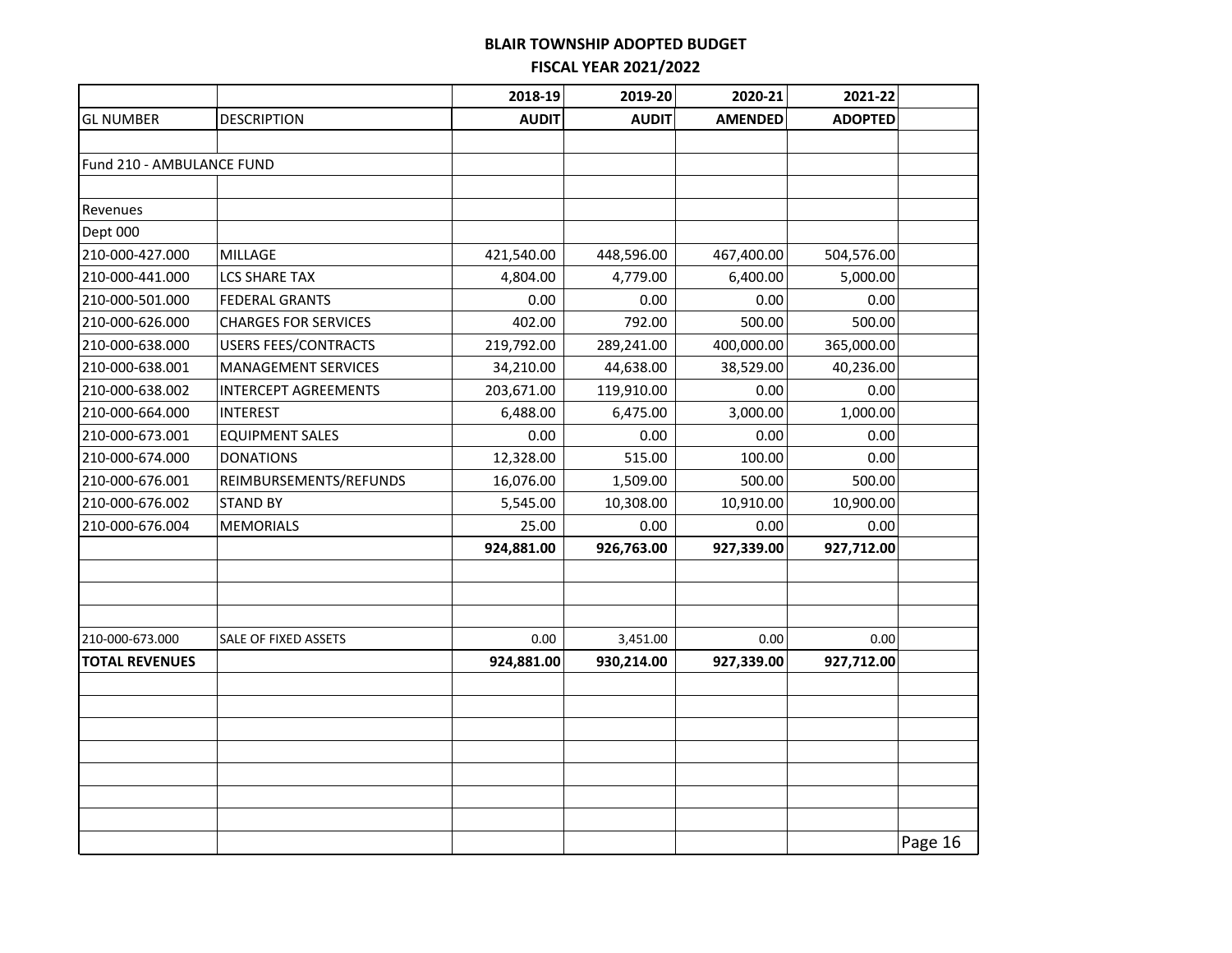| <b>DESCRIPTION</b><br><b>AUDIT</b><br><b>AUDIT</b><br><b>AMENDED</b><br><b>ADOPTED</b><br><b>GL NUMBER</b><br>Expenditures<br>Dept 651 - AMBULANCE<br>210-651-701.001<br><b>OFFICER PAY</b><br>3,487.00<br>6,463.00<br>10,650.00<br>10,650.00<br>210-651-702.000<br>SALARIES/WAGES<br>379,135.00<br>456,095.00<br>482,000.00<br>500,750.00<br>210-651-714.000<br>F.I.C.A.<br>30,813.00<br>37,774.00<br>37,000.00<br>38,350.00<br>210-651-727.000<br><b>PENSION</b><br>30,000.00<br>30,768.00<br>40,158.00<br>43,300.00<br>250.00<br>210-651-730.000<br>POSTAGE<br>42.00<br>36.00<br>250.00<br>6,209.00<br>5,012.00<br>210-651-740.000<br><b>SUPPLIES</b><br>6,000.00<br>6,000.00<br>210-651-751.000<br><b>GASOLINE</b><br>10,941.00<br>10,882.00<br>12,500.00<br>12,500.00<br>210-651-755.000<br>45,407.00<br><b>MEDICAL SUPPLIES</b><br>37,442.00<br>38,000.00<br>38,000.00<br>210-651-768.000<br><b>UNIFORMS</b><br>4,267.00<br>3,500.00<br>4,000.00<br>2,196.00<br>210-651-790.000<br>CONTINGENCY<br>0.00<br>0.00<br>20,000.00<br>20,000.00<br>210-651-800.000<br><b>OTHER SERVICES</b><br>3,842.00<br>3,701.00<br>6,000.00<br>6,000.00<br>210-651-801.000<br>PROFESSIONAL SERVICES<br>3,526.00<br>1,443.00<br>2,500.00<br>4,000.00<br>210-651-805.000<br><b>LICENSE FEES</b><br>4,807.00<br>4,739.00<br>4,800.00<br>4,800.00<br>210-651-815.000<br><b>ADMIN FEES</b><br>7,000.00<br>7,000.00<br>7,000.00<br>7,000.00<br>210-651-828.000<br><b>BILLING</b><br>31,153.00<br>27,888.00<br>28,000.00<br>10,000.00<br>4,841.00<br>5,403.00<br>6,000.00<br>6,000.00<br>210-651-829.000<br><b>ELECTRONIC AGREEMENT</b><br>210-651-840.000<br><b>INSURANCE</b><br>110,371.00<br>116,300.00<br>121,000.00<br>130,000.00<br>210-651-850.000<br><b>PHONES</b><br>6,273.00<br>5,678.00<br>5,600.00<br>6,000.00<br>210-651-860.000<br><b>MILEAGE</b><br>0.00<br>0.00<br>500.00<br>500.00<br>210-651-863.000<br>VEHICLE/EQUIP/MAINT<br>29,526.00<br>15,465.00<br>25,000.00<br>25,000.00<br>754.00<br>347.00<br>1,000.00<br>4,000.00<br>210-651-880.000<br><b>COMMUNITY PROMOTION</b><br>71.00<br>TAX TRIBUNAL REFUND<br>0.00<br>2,000.00<br>2,000.00<br>210-651-899.000<br>374.00<br>210-651-918.000<br><b>WATER USAGE</b><br>448.00<br>600.00<br>600.00<br>210-651-920.000<br><b>UTILITIES</b><br>6,714.00<br>6,057.00<br>6,500.00<br>6,500.00<br>210-651-930.000<br>6,015.00<br>4,245.00<br>4,000.00<br>6,000.00<br>REPAIRS/MAINTENANCE<br>210-651-956.000<br>MISC EXPENSE<br>923.00<br>0.00<br>0.00<br>0.00<br>5,000.00<br>1,185.00<br>1,371.00<br>5,000.00<br>210-651-956.001<br>MISC. REFUNDS<br>1,000.00<br>210-651-959.000<br><b>BANK ERROR/SERVICE CHARGE</b><br>620.00<br>522.00<br>1,000.00<br>Page 17 |  | 2018-19 | 2019-20 | 2020-21 | 2021-2022 |  |
|--------------------------------------------------------------------------------------------------------------------------------------------------------------------------------------------------------------------------------------------------------------------------------------------------------------------------------------------------------------------------------------------------------------------------------------------------------------------------------------------------------------------------------------------------------------------------------------------------------------------------------------------------------------------------------------------------------------------------------------------------------------------------------------------------------------------------------------------------------------------------------------------------------------------------------------------------------------------------------------------------------------------------------------------------------------------------------------------------------------------------------------------------------------------------------------------------------------------------------------------------------------------------------------------------------------------------------------------------------------------------------------------------------------------------------------------------------------------------------------------------------------------------------------------------------------------------------------------------------------------------------------------------------------------------------------------------------------------------------------------------------------------------------------------------------------------------------------------------------------------------------------------------------------------------------------------------------------------------------------------------------------------------------------------------------------------------------------------------------------------------------------------------------------------------------------------------------------------------------------------------------------------------------------------------------------------------------------------------------------------------------------------------------------------------------------------------------------------------------------------------------------------------------------------------------------------------------------------------------------------------------------------------------------------------------------------------------|--|---------|---------|---------|-----------|--|
|                                                                                                                                                                                                                                                                                                                                                                                                                                                                                                                                                                                                                                                                                                                                                                                                                                                                                                                                                                                                                                                                                                                                                                                                                                                                                                                                                                                                                                                                                                                                                                                                                                                                                                                                                                                                                                                                                                                                                                                                                                                                                                                                                                                                                                                                                                                                                                                                                                                                                                                                                                                                                                                                                                        |  |         |         |         |           |  |
|                                                                                                                                                                                                                                                                                                                                                                                                                                                                                                                                                                                                                                                                                                                                                                                                                                                                                                                                                                                                                                                                                                                                                                                                                                                                                                                                                                                                                                                                                                                                                                                                                                                                                                                                                                                                                                                                                                                                                                                                                                                                                                                                                                                                                                                                                                                                                                                                                                                                                                                                                                                                                                                                                                        |  |         |         |         |           |  |
|                                                                                                                                                                                                                                                                                                                                                                                                                                                                                                                                                                                                                                                                                                                                                                                                                                                                                                                                                                                                                                                                                                                                                                                                                                                                                                                                                                                                                                                                                                                                                                                                                                                                                                                                                                                                                                                                                                                                                                                                                                                                                                                                                                                                                                                                                                                                                                                                                                                                                                                                                                                                                                                                                                        |  |         |         |         |           |  |
|                                                                                                                                                                                                                                                                                                                                                                                                                                                                                                                                                                                                                                                                                                                                                                                                                                                                                                                                                                                                                                                                                                                                                                                                                                                                                                                                                                                                                                                                                                                                                                                                                                                                                                                                                                                                                                                                                                                                                                                                                                                                                                                                                                                                                                                                                                                                                                                                                                                                                                                                                                                                                                                                                                        |  |         |         |         |           |  |
|                                                                                                                                                                                                                                                                                                                                                                                                                                                                                                                                                                                                                                                                                                                                                                                                                                                                                                                                                                                                                                                                                                                                                                                                                                                                                                                                                                                                                                                                                                                                                                                                                                                                                                                                                                                                                                                                                                                                                                                                                                                                                                                                                                                                                                                                                                                                                                                                                                                                                                                                                                                                                                                                                                        |  |         |         |         |           |  |
|                                                                                                                                                                                                                                                                                                                                                                                                                                                                                                                                                                                                                                                                                                                                                                                                                                                                                                                                                                                                                                                                                                                                                                                                                                                                                                                                                                                                                                                                                                                                                                                                                                                                                                                                                                                                                                                                                                                                                                                                                                                                                                                                                                                                                                                                                                                                                                                                                                                                                                                                                                                                                                                                                                        |  |         |         |         |           |  |
|                                                                                                                                                                                                                                                                                                                                                                                                                                                                                                                                                                                                                                                                                                                                                                                                                                                                                                                                                                                                                                                                                                                                                                                                                                                                                                                                                                                                                                                                                                                                                                                                                                                                                                                                                                                                                                                                                                                                                                                                                                                                                                                                                                                                                                                                                                                                                                                                                                                                                                                                                                                                                                                                                                        |  |         |         |         |           |  |
|                                                                                                                                                                                                                                                                                                                                                                                                                                                                                                                                                                                                                                                                                                                                                                                                                                                                                                                                                                                                                                                                                                                                                                                                                                                                                                                                                                                                                                                                                                                                                                                                                                                                                                                                                                                                                                                                                                                                                                                                                                                                                                                                                                                                                                                                                                                                                                                                                                                                                                                                                                                                                                                                                                        |  |         |         |         |           |  |
|                                                                                                                                                                                                                                                                                                                                                                                                                                                                                                                                                                                                                                                                                                                                                                                                                                                                                                                                                                                                                                                                                                                                                                                                                                                                                                                                                                                                                                                                                                                                                                                                                                                                                                                                                                                                                                                                                                                                                                                                                                                                                                                                                                                                                                                                                                                                                                                                                                                                                                                                                                                                                                                                                                        |  |         |         |         |           |  |
|                                                                                                                                                                                                                                                                                                                                                                                                                                                                                                                                                                                                                                                                                                                                                                                                                                                                                                                                                                                                                                                                                                                                                                                                                                                                                                                                                                                                                                                                                                                                                                                                                                                                                                                                                                                                                                                                                                                                                                                                                                                                                                                                                                                                                                                                                                                                                                                                                                                                                                                                                                                                                                                                                                        |  |         |         |         |           |  |
|                                                                                                                                                                                                                                                                                                                                                                                                                                                                                                                                                                                                                                                                                                                                                                                                                                                                                                                                                                                                                                                                                                                                                                                                                                                                                                                                                                                                                                                                                                                                                                                                                                                                                                                                                                                                                                                                                                                                                                                                                                                                                                                                                                                                                                                                                                                                                                                                                                                                                                                                                                                                                                                                                                        |  |         |         |         |           |  |
|                                                                                                                                                                                                                                                                                                                                                                                                                                                                                                                                                                                                                                                                                                                                                                                                                                                                                                                                                                                                                                                                                                                                                                                                                                                                                                                                                                                                                                                                                                                                                                                                                                                                                                                                                                                                                                                                                                                                                                                                                                                                                                                                                                                                                                                                                                                                                                                                                                                                                                                                                                                                                                                                                                        |  |         |         |         |           |  |
|                                                                                                                                                                                                                                                                                                                                                                                                                                                                                                                                                                                                                                                                                                                                                                                                                                                                                                                                                                                                                                                                                                                                                                                                                                                                                                                                                                                                                                                                                                                                                                                                                                                                                                                                                                                                                                                                                                                                                                                                                                                                                                                                                                                                                                                                                                                                                                                                                                                                                                                                                                                                                                                                                                        |  |         |         |         |           |  |
|                                                                                                                                                                                                                                                                                                                                                                                                                                                                                                                                                                                                                                                                                                                                                                                                                                                                                                                                                                                                                                                                                                                                                                                                                                                                                                                                                                                                                                                                                                                                                                                                                                                                                                                                                                                                                                                                                                                                                                                                                                                                                                                                                                                                                                                                                                                                                                                                                                                                                                                                                                                                                                                                                                        |  |         |         |         |           |  |
|                                                                                                                                                                                                                                                                                                                                                                                                                                                                                                                                                                                                                                                                                                                                                                                                                                                                                                                                                                                                                                                                                                                                                                                                                                                                                                                                                                                                                                                                                                                                                                                                                                                                                                                                                                                                                                                                                                                                                                                                                                                                                                                                                                                                                                                                                                                                                                                                                                                                                                                                                                                                                                                                                                        |  |         |         |         |           |  |
|                                                                                                                                                                                                                                                                                                                                                                                                                                                                                                                                                                                                                                                                                                                                                                                                                                                                                                                                                                                                                                                                                                                                                                                                                                                                                                                                                                                                                                                                                                                                                                                                                                                                                                                                                                                                                                                                                                                                                                                                                                                                                                                                                                                                                                                                                                                                                                                                                                                                                                                                                                                                                                                                                                        |  |         |         |         |           |  |
|                                                                                                                                                                                                                                                                                                                                                                                                                                                                                                                                                                                                                                                                                                                                                                                                                                                                                                                                                                                                                                                                                                                                                                                                                                                                                                                                                                                                                                                                                                                                                                                                                                                                                                                                                                                                                                                                                                                                                                                                                                                                                                                                                                                                                                                                                                                                                                                                                                                                                                                                                                                                                                                                                                        |  |         |         |         |           |  |
|                                                                                                                                                                                                                                                                                                                                                                                                                                                                                                                                                                                                                                                                                                                                                                                                                                                                                                                                                                                                                                                                                                                                                                                                                                                                                                                                                                                                                                                                                                                                                                                                                                                                                                                                                                                                                                                                                                                                                                                                                                                                                                                                                                                                                                                                                                                                                                                                                                                                                                                                                                                                                                                                                                        |  |         |         |         |           |  |
|                                                                                                                                                                                                                                                                                                                                                                                                                                                                                                                                                                                                                                                                                                                                                                                                                                                                                                                                                                                                                                                                                                                                                                                                                                                                                                                                                                                                                                                                                                                                                                                                                                                                                                                                                                                                                                                                                                                                                                                                                                                                                                                                                                                                                                                                                                                                                                                                                                                                                                                                                                                                                                                                                                        |  |         |         |         |           |  |
|                                                                                                                                                                                                                                                                                                                                                                                                                                                                                                                                                                                                                                                                                                                                                                                                                                                                                                                                                                                                                                                                                                                                                                                                                                                                                                                                                                                                                                                                                                                                                                                                                                                                                                                                                                                                                                                                                                                                                                                                                                                                                                                                                                                                                                                                                                                                                                                                                                                                                                                                                                                                                                                                                                        |  |         |         |         |           |  |
|                                                                                                                                                                                                                                                                                                                                                                                                                                                                                                                                                                                                                                                                                                                                                                                                                                                                                                                                                                                                                                                                                                                                                                                                                                                                                                                                                                                                                                                                                                                                                                                                                                                                                                                                                                                                                                                                                                                                                                                                                                                                                                                                                                                                                                                                                                                                                                                                                                                                                                                                                                                                                                                                                                        |  |         |         |         |           |  |
|                                                                                                                                                                                                                                                                                                                                                                                                                                                                                                                                                                                                                                                                                                                                                                                                                                                                                                                                                                                                                                                                                                                                                                                                                                                                                                                                                                                                                                                                                                                                                                                                                                                                                                                                                                                                                                                                                                                                                                                                                                                                                                                                                                                                                                                                                                                                                                                                                                                                                                                                                                                                                                                                                                        |  |         |         |         |           |  |
|                                                                                                                                                                                                                                                                                                                                                                                                                                                                                                                                                                                                                                                                                                                                                                                                                                                                                                                                                                                                                                                                                                                                                                                                                                                                                                                                                                                                                                                                                                                                                                                                                                                                                                                                                                                                                                                                                                                                                                                                                                                                                                                                                                                                                                                                                                                                                                                                                                                                                                                                                                                                                                                                                                        |  |         |         |         |           |  |
|                                                                                                                                                                                                                                                                                                                                                                                                                                                                                                                                                                                                                                                                                                                                                                                                                                                                                                                                                                                                                                                                                                                                                                                                                                                                                                                                                                                                                                                                                                                                                                                                                                                                                                                                                                                                                                                                                                                                                                                                                                                                                                                                                                                                                                                                                                                                                                                                                                                                                                                                                                                                                                                                                                        |  |         |         |         |           |  |
|                                                                                                                                                                                                                                                                                                                                                                                                                                                                                                                                                                                                                                                                                                                                                                                                                                                                                                                                                                                                                                                                                                                                                                                                                                                                                                                                                                                                                                                                                                                                                                                                                                                                                                                                                                                                                                                                                                                                                                                                                                                                                                                                                                                                                                                                                                                                                                                                                                                                                                                                                                                                                                                                                                        |  |         |         |         |           |  |
|                                                                                                                                                                                                                                                                                                                                                                                                                                                                                                                                                                                                                                                                                                                                                                                                                                                                                                                                                                                                                                                                                                                                                                                                                                                                                                                                                                                                                                                                                                                                                                                                                                                                                                                                                                                                                                                                                                                                                                                                                                                                                                                                                                                                                                                                                                                                                                                                                                                                                                                                                                                                                                                                                                        |  |         |         |         |           |  |
|                                                                                                                                                                                                                                                                                                                                                                                                                                                                                                                                                                                                                                                                                                                                                                                                                                                                                                                                                                                                                                                                                                                                                                                                                                                                                                                                                                                                                                                                                                                                                                                                                                                                                                                                                                                                                                                                                                                                                                                                                                                                                                                                                                                                                                                                                                                                                                                                                                                                                                                                                                                                                                                                                                        |  |         |         |         |           |  |
|                                                                                                                                                                                                                                                                                                                                                                                                                                                                                                                                                                                                                                                                                                                                                                                                                                                                                                                                                                                                                                                                                                                                                                                                                                                                                                                                                                                                                                                                                                                                                                                                                                                                                                                                                                                                                                                                                                                                                                                                                                                                                                                                                                                                                                                                                                                                                                                                                                                                                                                                                                                                                                                                                                        |  |         |         |         |           |  |
|                                                                                                                                                                                                                                                                                                                                                                                                                                                                                                                                                                                                                                                                                                                                                                                                                                                                                                                                                                                                                                                                                                                                                                                                                                                                                                                                                                                                                                                                                                                                                                                                                                                                                                                                                                                                                                                                                                                                                                                                                                                                                                                                                                                                                                                                                                                                                                                                                                                                                                                                                                                                                                                                                                        |  |         |         |         |           |  |
|                                                                                                                                                                                                                                                                                                                                                                                                                                                                                                                                                                                                                                                                                                                                                                                                                                                                                                                                                                                                                                                                                                                                                                                                                                                                                                                                                                                                                                                                                                                                                                                                                                                                                                                                                                                                                                                                                                                                                                                                                                                                                                                                                                                                                                                                                                                                                                                                                                                                                                                                                                                                                                                                                                        |  |         |         |         |           |  |
|                                                                                                                                                                                                                                                                                                                                                                                                                                                                                                                                                                                                                                                                                                                                                                                                                                                                                                                                                                                                                                                                                                                                                                                                                                                                                                                                                                                                                                                                                                                                                                                                                                                                                                                                                                                                                                                                                                                                                                                                                                                                                                                                                                                                                                                                                                                                                                                                                                                                                                                                                                                                                                                                                                        |  |         |         |         |           |  |
|                                                                                                                                                                                                                                                                                                                                                                                                                                                                                                                                                                                                                                                                                                                                                                                                                                                                                                                                                                                                                                                                                                                                                                                                                                                                                                                                                                                                                                                                                                                                                                                                                                                                                                                                                                                                                                                                                                                                                                                                                                                                                                                                                                                                                                                                                                                                                                                                                                                                                                                                                                                                                                                                                                        |  |         |         |         |           |  |
|                                                                                                                                                                                                                                                                                                                                                                                                                                                                                                                                                                                                                                                                                                                                                                                                                                                                                                                                                                                                                                                                                                                                                                                                                                                                                                                                                                                                                                                                                                                                                                                                                                                                                                                                                                                                                                                                                                                                                                                                                                                                                                                                                                                                                                                                                                                                                                                                                                                                                                                                                                                                                                                                                                        |  |         |         |         |           |  |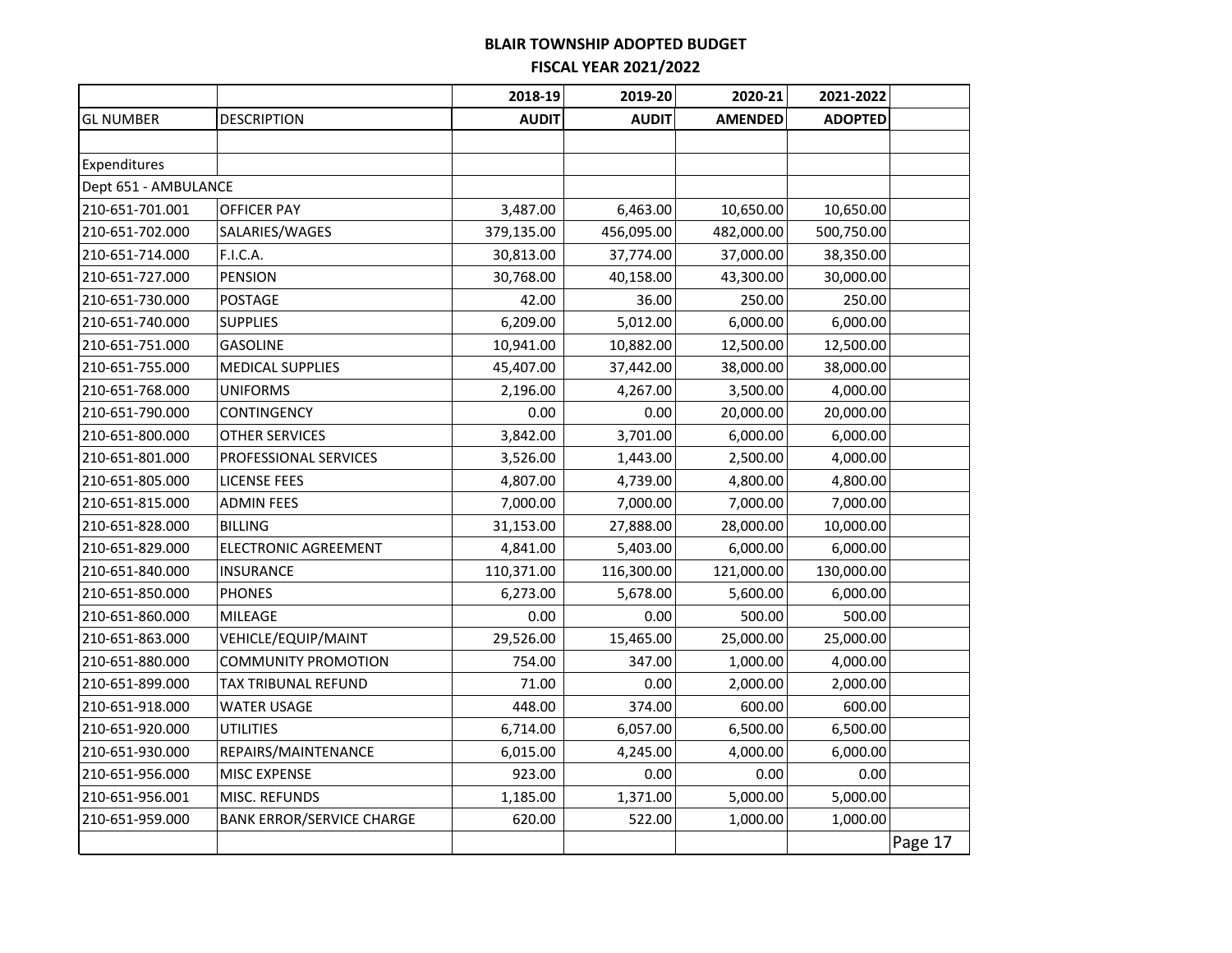|                                 |                                                     | 2018-19      | 2019-20      | 2020-21        | 2021-22        |         |
|---------------------------------|-----------------------------------------------------|--------------|--------------|----------------|----------------|---------|
| <b>GL NUMBER</b>                | <b>DESCRIPTION</b>                                  | <b>AUDIT</b> | <b>AUDIT</b> | <b>AMENDED</b> | <b>ADOPTED</b> |         |
| 210-651-960.000                 | EDUCATION/TRAINING                                  | 5,099.00     | 5,520.00     | 7,000.00       | 8,000.00       |         |
| 210-651-965.000                 | <b>SPECIAL PURCHASES</b>                            | 4,790.00     | 0.00         | 0.00           | 0.00           |         |
| 210-651-982.000                 | MEDICAL EQUIP REPAIR                                | 5,470.00     | 3,500.00     | 3,500.00       | 3,500.00       |         |
|                                 |                                                     | 742,426.00   | 9,020.00     | 890,200.00     | 896,400.00     |         |
| 210-651-970.000                 | CAPITAL OUTLAY                                      | 0.00         | 181,294.00   | 17,000.00      | 18,000.00      |         |
| 210-651-977.000                 | <b>EQUIPMENT</b>                                    | 9,582.00     | 540.00       | 18,000.00      | 10,000.00      |         |
| <b>TOTAL EXPENDITURES</b>       |                                                     | 752,008.00   | 989,516.00   | 925,200.00     | 924,400.00     |         |
|                                 |                                                     |              |              |                |                |         |
| Fund 210 - AMBULANCE FUND:      |                                                     |              |              |                |                |         |
| <b>TOTAL REVENUES</b>           |                                                     | 924,882.00   | 926,763.00   | 927,339.00     | 927,712.00     |         |
| <b>TOTAL EXPENDITURES</b>       |                                                     | 752,008.00   | 989,516.00   | 925,200.00     | 924,400.00     |         |
|                                 | <b>TOTAL OTHER FINANCING SOURCES</b>                |              | 3,451.00     |                | 0.00           |         |
|                                 | <b>NET OF REVENUES &amp; EXPENDITURES</b>           |              | (59, 302.00) | 2,139.00       | 3,312.00       |         |
|                                 | 713,870.00<br><b>FUND BALANCE BEGINNING OF YEAR</b> |              | 886,744.00   | 827,442.00     | 829,581.00     |         |
| <b>FUND BALANCE END OF YEAR</b> |                                                     | 886,744.00   | 827,442.00   | 829,581.00     | 832,893.00     |         |
|                                 |                                                     |              |              |                |                |         |
|                                 |                                                     |              |              |                |                |         |
|                                 |                                                     |              |              |                |                |         |
|                                 |                                                     |              |              |                |                |         |
|                                 |                                                     |              |              |                |                |         |
|                                 |                                                     |              |              |                |                |         |
|                                 |                                                     |              |              |                |                |         |
|                                 |                                                     |              |              |                |                |         |
|                                 |                                                     |              |              |                |                |         |
|                                 |                                                     |              |              |                |                |         |
|                                 |                                                     |              |              |                |                |         |
|                                 |                                                     |              |              |                |                |         |
|                                 |                                                     |              |              |                |                |         |
|                                 |                                                     |              |              |                |                |         |
|                                 |                                                     |              |              |                |                |         |
|                                 |                                                     |              |              |                |                | Page 18 |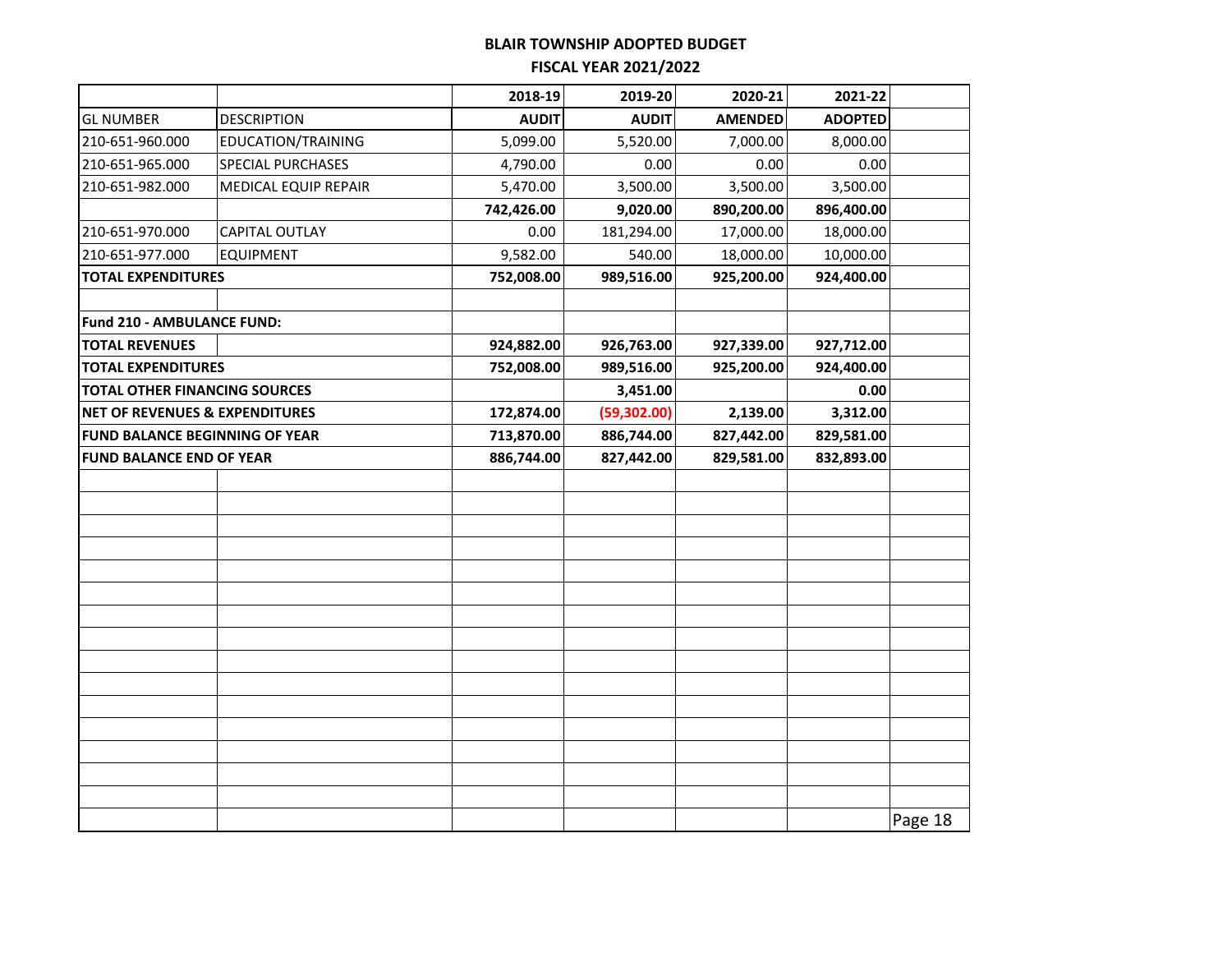|                                 |                              | 2018-19      | 2019-20      | 2020-21        | 2021-22        |         |
|---------------------------------|------------------------------|--------------|--------------|----------------|----------------|---------|
| <b>GL NUMBER</b>                | <b>DESCRIPTION</b>           | <b>AUDIT</b> | <b>AUDIT</b> | <b>AMENDED</b> | <b>ADOPTED</b> |         |
| Fund 590 - SEWER FUND           |                              |              |              |                |                |         |
|                                 |                              |              |              |                |                |         |
| Revenues                        |                              |              |              |                |                |         |
| Dept 000                        |                              |              |              |                |                |         |
| 590-000-445.000                 | PEN/INTEREST SPEC ASMT       | 23,544.00    | 16,872.00    | 10,000.00      | 12,000.00      |         |
| 590-000-446.000                 | PENALTY/SEWER CHARGES        | 3,396.00     | 2,681.00     | 3,500.00       | 3,500.00       |         |
| 590-000-627.000                 | <b>CHARGES FOR SER/RTU</b>   | 180,553.00   | 203,222.00   | 170,000.00     | 170,000.00     |         |
| 590-000-628.000                 | <b>CHARGES FOR SER/USAGE</b> | 28,038.00    | 32,710.00    | 30,000.00      | 30,000.00      |         |
| 590-000-629.000                 | <b>CHARGE FOR SER/OTHER</b>  | 900.00       | 1,125.00     | 1,000.00       | 1,500.00       |         |
| 590-000-630.000                 | <b>BENEFIT FEES</b>          | 12,957.00    | 11,647.00    | 10,000.00      | 10,000.00      |         |
| 590-000-676.001                 | REIMBURSEMENTS/REFUNDS       | 448.00       | 327.00       | 300.00         | 300.00         |         |
| <b>TOTAL OPERATING REVENUES</b> |                              | 249,836.00   | 268,584.00   | 224,800.00     | 227,300.00     |         |
|                                 |                              |              |              |                |                |         |
|                                 |                              |              |              |                |                |         |
|                                 |                              |              |              |                |                |         |
|                                 |                              |              |              |                |                |         |
|                                 |                              |              |              |                |                |         |
|                                 |                              |              |              |                |                |         |
|                                 |                              |              |              |                |                |         |
|                                 |                              |              |              |                |                |         |
|                                 |                              |              |              |                |                |         |
|                                 |                              |              |              |                |                |         |
|                                 |                              |              |              |                |                |         |
|                                 |                              |              |              |                |                |         |
|                                 |                              |              |              |                |                |         |
|                                 |                              |              |              |                |                |         |
|                                 |                              |              |              |                |                |         |
|                                 |                              |              |              |                |                |         |
|                                 |                              |              |              |                |                |         |
|                                 |                              |              |              |                |                |         |
|                                 |                              |              |              |                |                |         |
|                                 |                              |              |              |                |                | Page 19 |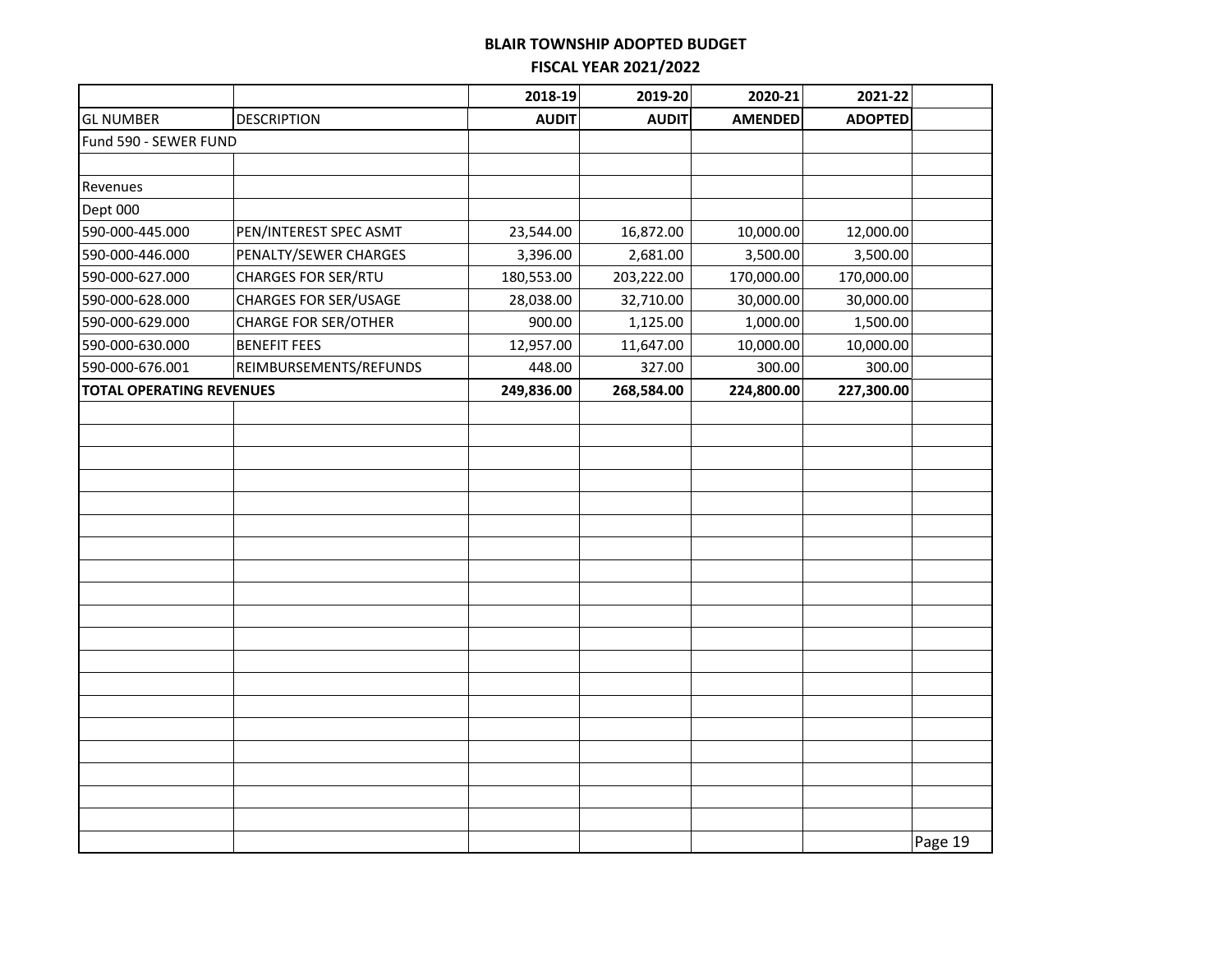|                              |                                  | 2018-19      | 2019-20      | 2020-21        | 2021-22        |         |  |
|------------------------------|----------------------------------|--------------|--------------|----------------|----------------|---------|--|
| <b>GL NUMBER</b>             | <b>DESCRIPTION</b>               | <b>AUDIT</b> | <b>AUDIT</b> | <b>AMENDED</b> | <b>ADOPTED</b> |         |  |
| Expenditures                 |                                  |              |              |                |                |         |  |
| Dept 527 - SEWER             |                                  |              |              |                |                |         |  |
| 590-527-704.003              | SALARIES/WAGES                   | 22,891.00    | 16,131.00    | 17,686.00      | 18,209.00      |         |  |
| 590-527-705.000              | <b>HOLIDAY PAY</b>               | 984.00       | 782.00       | 996.00         | 824.00         |         |  |
| 590-527-714.000              | F.I.C.A.                         | 2,042.00     | 1,476.00     | 1,429.00       | 1,618.00       |         |  |
| 590-527-727.000              | <b>PENSION</b>                   | 2,647.00     | 1,930.00     | 2,053.00       | 2,096.00       |         |  |
| 590-527-730.000              | POSTAGE                          | 672.00       | 918.00       | 1,500.00       | 1,500.00       |         |  |
| 590-527-740.000              | <b>SUPPLIES</b>                  | 424.00       | 1,490.00     | 1,500.00       | 1,500.00       |         |  |
| 590-527-741.000              | OFFICE SUPPLIES                  | 165.00       | 211.00       | 500.00         | 500.00         |         |  |
| 590-527-801.000              | PROFESSIONAL SERVICE             | 4,251.00     | 2,796.00     | 5,000.00       | 5,000.00       |         |  |
| 590-527-803.000              | <b>LEGAL FEES</b>                | 0.00         | 0.00         | 500.00         | 0.00           |         |  |
| 590-527-804.000              | CONTRACTED SERVICES/OTHER        | 31,251.00    | 33,631.00    | 35,000.00      | 35,000.00      |         |  |
| 590-527-810.000              | <b>BUILDING RENT</b>             | 0.00         | 0.00         | 0.00           | 0.00           |         |  |
| 590-527-815.000              | <b>ADMINISTRATION FEE</b>        | 7,000.00     | 7,000.00     | 7,000.00       | 7,000.00       |         |  |
| 590-527-840.000              | <b>INSURANCE</b>                 | 6,778.00     | 6,394.00     | 7,000.00       | 7,600.00       |         |  |
| 590-527-860.000              | MILEAGE                          | 0.00         | 0.00         | 100.00         | 100.00         |         |  |
| 590-527-900.000              | <b>PUBLISHING</b>                | 85.00        | 0.00         | 500.00         | 500.00         |         |  |
| 590-527-920.000              | <b>UTILITIES</b>                 | 10,756.00    | 8,378.00     | 12,000.00      | 12,000.00      |         |  |
| 590-527-930.000              | REPAIRS/MAINTENANCE              | 3,634.00     | 2,630.00     | 5,000.00       | 5,500.00       |         |  |
| 590-527-955.000              | OTHER SERVICES                   | 1,537.00     | 1,715.00     | 2,000.00       | 2,500.00       |         |  |
| 590-527-956.002              | TREATMENT                        | 15,943.00    | 18,448.00    | 20,000.00      | 20,000.00      |         |  |
| 590-527-959.000              | <b>BANK ERROR/SERVICE CHARGE</b> | 620.00       | 483.00       | 1,000.00       | 1,000.00       |         |  |
| 590-527-960.000              | EDUCATION/TRAINING               | 0.00         | 0.00         | 1,000.00       | 500.00         |         |  |
| 590-527-980.000              | OFFICE EQUIPMENT                 | 0.00         | 0.00         | 0.00           | 1,000.00       |         |  |
| 590-527-983.000              | <b>CAPACITY LEASE</b>            | 0.00         | 0.00         | 0.00           | 0.00           |         |  |
| 590-527-990-000              | <b>DEBT SERVICE FEES</b>         | 301.00       | 701.00       | 0.00           | 1,000.00       |         |  |
| 590-527-968.000              | <b>DEPRECIATION</b>              | 109,238.00   | 108,879.00   | 110,000.00     | 110,000.00     |         |  |
| TOTAL OPERATING EXPENDITURES |                                  | 221,219.00   | 213,993.00   | 231,764.00     | 234,947.00     |         |  |
|                              |                                  |              |              |                |                |         |  |
|                              |                                  |              |              |                |                |         |  |
|                              |                                  |              |              |                |                |         |  |
|                              |                                  |              |              |                |                | Page 20 |  |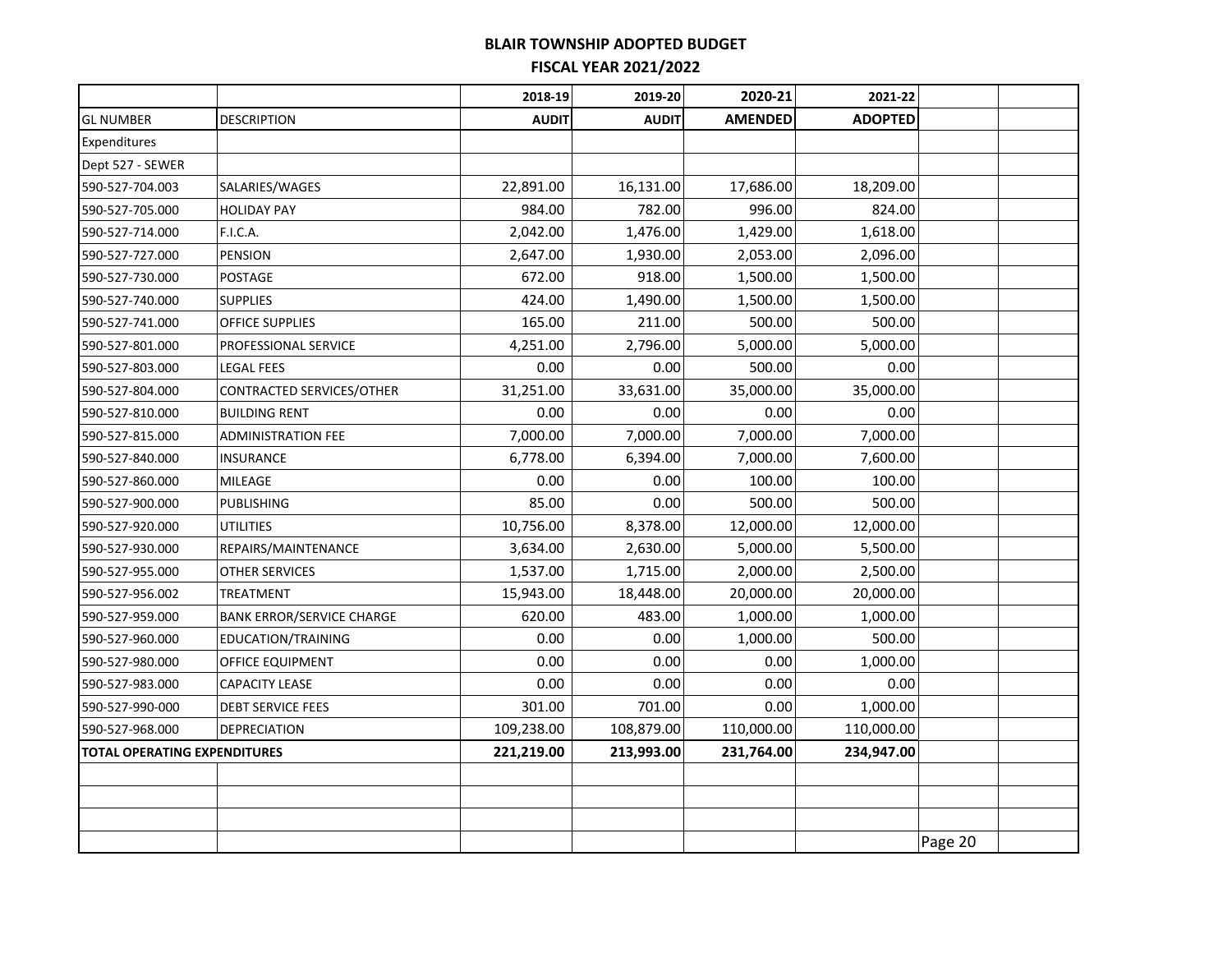|                                |                                               | 2018-19      | 2019-20      | 2020-21        | 2021-22        |         |
|--------------------------------|-----------------------------------------------|--------------|--------------|----------------|----------------|---------|
| <b>GL NUMBER</b>               | <b>DESCRIPTION</b>                            | <b>AUDIT</b> | <b>AUDIT</b> | <b>AMENDED</b> | <b>ADOPTED</b> |         |
| <b>OPERATING INCOME/LOSS</b>   |                                               | 28,617.00    | 54,591.00    | (6,964.00)     | (7,647.00)     |         |
|                                |                                               |              |              |                |                |         |
| 590-000-664.000                | INTEREST (NON OPERATING INCOME)               | 24,068.00    | 29,021.00    | 20,000.00      | 2,500.00       |         |
| 590-527-995.000                | INTEREST EXPENSE                              | (50,049.00)  | (45, 246.00) | (55,000.00)    | (55,000.00)    |         |
|                                | <b>TOTAL NONOPERATING REVENUES (EXPENSES)</b> | (25,981.00)  | (16, 225.00) | (35,000.00)    | (52,500.00)    |         |
|                                |                                               |              |              |                |                |         |
| <b>CHANGE IN NET POSITION</b>  |                                               | 2,636.00     | 38,366.00    | (41,964.00)    | (60, 147.00)   |         |
|                                |                                               |              |              |                |                |         |
| NET POSITION BEGINNING OF YEAR |                                               | 5,367,105.00 | 5,369,741.00 | 5,408,107.00   | 5,366,143.00   |         |
|                                |                                               |              |              |                |                |         |
| NET POSITION END OF YEAR       |                                               | 5,369,741.00 | 5,408,107.00 | 5,366,143.00   | 5,305,996.00   |         |
|                                |                                               |              |              |                |                |         |
|                                |                                               |              |              |                |                |         |
|                                |                                               |              |              |                |                |         |
|                                |                                               |              |              |                |                |         |
|                                |                                               |              |              |                |                |         |
|                                |                                               |              |              |                |                |         |
|                                |                                               |              |              |                |                |         |
|                                |                                               |              |              |                |                |         |
|                                |                                               |              |              |                |                |         |
|                                |                                               |              |              |                |                |         |
|                                |                                               |              |              |                |                |         |
|                                |                                               |              |              |                |                |         |
|                                |                                               |              |              |                |                |         |
|                                |                                               |              |              |                |                |         |
|                                |                                               |              |              |                |                |         |
|                                |                                               |              |              |                |                |         |
|                                |                                               |              |              |                |                |         |
|                                |                                               |              |              |                |                |         |
|                                |                                               |              |              |                |                |         |
|                                |                                               |              |              |                |                |         |
|                                |                                               |              |              |                |                | Page 21 |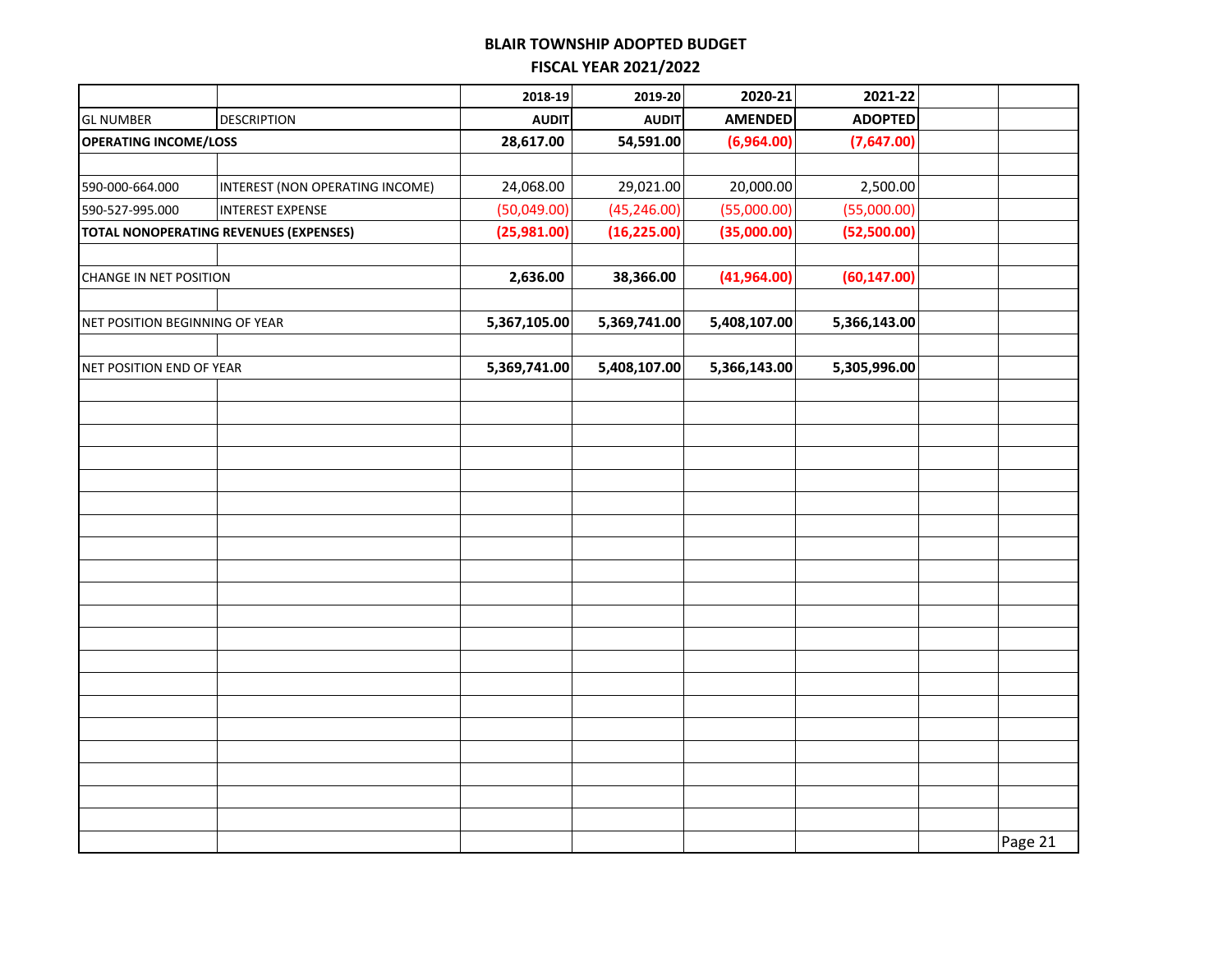|                                 |                                            | 2018-19      | 2019-20      | 2020-21        | 2021-22        |         |
|---------------------------------|--------------------------------------------|--------------|--------------|----------------|----------------|---------|
| <b>GL NUMBER</b>                | <b>DESCRIPTION</b>                         | <b>AUDIT</b> | <b>AUDIT</b> | <b>AMENDED</b> | <b>ADOPTED</b> |         |
|                                 |                                            |              |              |                |                |         |
| Fund 591 - WATER FUND           |                                            |              |              |                |                |         |
|                                 |                                            |              |              |                |                |         |
| Revenues                        |                                            |              |              |                |                |         |
| Dept 000                        |                                            |              |              |                |                |         |
| 591-000-445.000                 | PEN/INTEREST SPEC ASMT                     | 10,660.00    | 10,113.00    | 7,500.00       | 3,000.00       |         |
| 591-000-446.000                 | PENALTY/WATER CHARGES                      | 45,138.00    | 41,199.00    | 10,000.00      | 30,000.00      |         |
| 591-000-627.000                 | <b>CHARGES FOR SER/RTU</b>                 | 276,331.00   | 400,886.00   | 300,000.00     | 300,000.00     |         |
| 591-000-628.000                 | <b>CHARGES FOR SER/USAGE</b>               | 419,659.00   | 290,554.00   | 350,000.00     | 350,000.00     |         |
| 591-000-629.000                 | <b>CHARGE FOR SER/OTHER</b>                | 28,965.00    | 43,060.00    | 45,000.00      | 45,000.00      |         |
| 591-000-630.000                 | <b>BENEFIT FEES</b>                        | 128,509.00   | 120,402.00   | 10,000.00      | 100,000.00     |         |
| 591-000-667.001                 | <b>WATER TOWER RENTAL</b>                  | 96,854.00    | 98,215.00    | 95,000.00      | 100,000.00     |         |
| 591-000-668.000                 | <b>HYDRANT RENTAL</b>                      | 25,000.00    | 25,000.00    | 25,000.00      | 25,000.00      |         |
| 591-000-676.001                 | REIMBURSEMENTS/REFUNDS                     | 29,869.00    | 926.00       | 2,000.00       | 1,000.00       |         |
| <b>TOTAL OPERATING REVENUES</b> | 1,030,355.00<br>844,500.00<br>1,060,985.00 |              |              | 954,000.00     |                |         |
|                                 |                                            |              |              |                |                |         |
|                                 |                                            |              |              |                |                |         |
|                                 |                                            |              |              |                |                |         |
|                                 |                                            |              |              |                |                |         |
|                                 |                                            |              |              |                |                |         |
|                                 |                                            |              |              |                |                |         |
|                                 |                                            |              |              |                |                |         |
|                                 |                                            |              |              |                |                |         |
|                                 |                                            |              |              |                |                |         |
|                                 |                                            |              |              |                |                |         |
|                                 |                                            |              |              |                |                |         |
|                                 |                                            |              |              |                |                |         |
|                                 |                                            |              |              |                |                |         |
|                                 |                                            |              |              |                |                |         |
|                                 |                                            |              |              |                |                |         |
|                                 |                                            |              |              |                |                | Page 22 |
|                                 |                                            |              |              |                |                |         |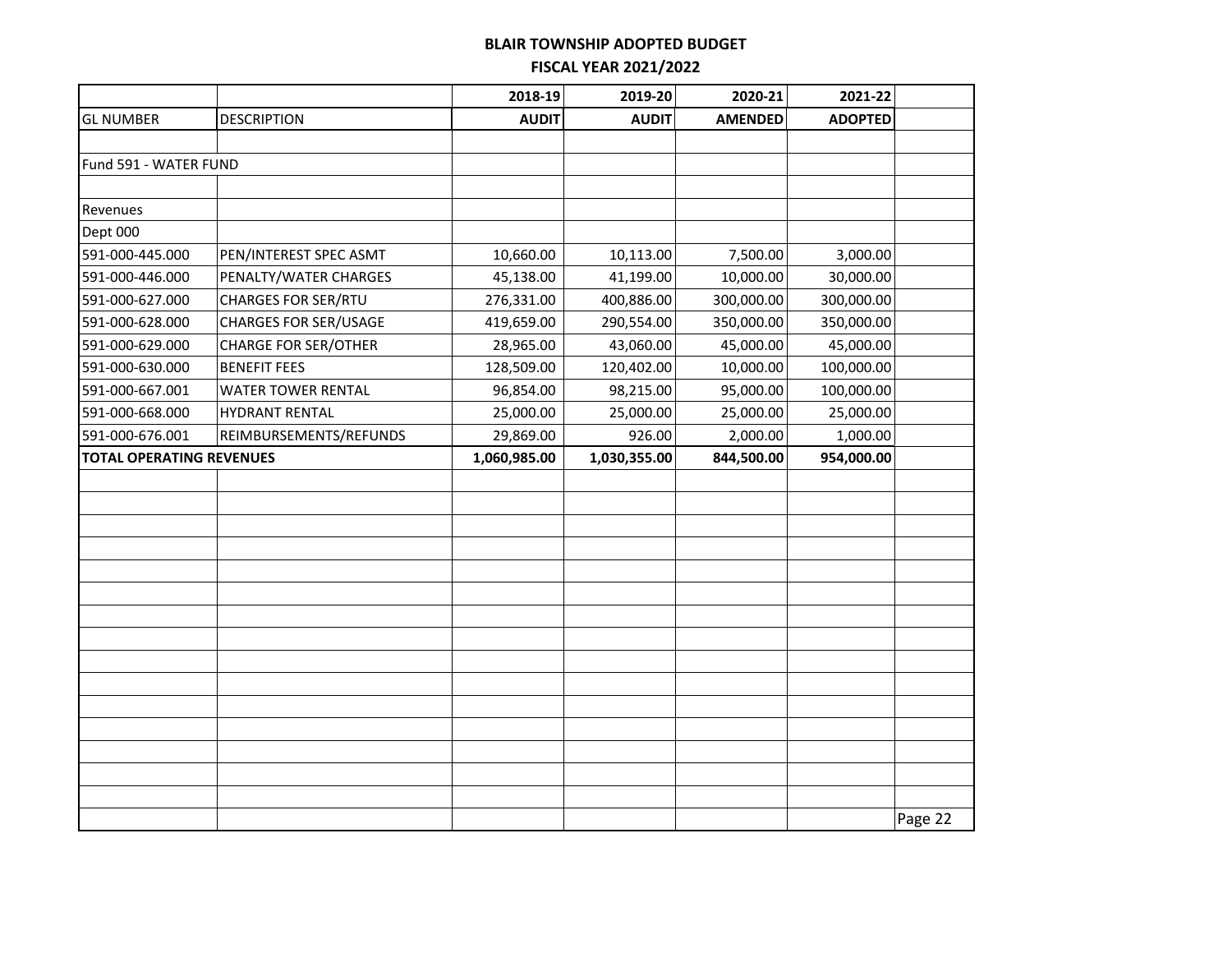|                                     |                                  | 2018-19      | 2019-20      | 2020-21        | 2021-22        |         |
|-------------------------------------|----------------------------------|--------------|--------------|----------------|----------------|---------|
| <b>GL NUMBER</b>                    | <b>DESCRIPTION</b>               | <b>AUDIT</b> | <b>AUDIT</b> | <b>AMENDED</b> | <b>ADOPTED</b> |         |
|                                     |                                  |              |              |                |                |         |
| Expenditures                        |                                  |              |              |                |                |         |
| Dept 536 - WATER                    |                                  |              |              |                |                |         |
| 591-536-704.004                     | SALARIES/WAGES                   | 22,889.00    | 16,130.00    | 17,686.00      | 18,209.00      |         |
| 591-536-705.000                     | <b>HOLIDAY PAY</b>               | 984.00       | 782.00       | 996.00         | 824.00         |         |
| 591-536-714.000                     | F.I.C.A.                         | 2,042.00     | 1,476.00     | 1,429.00       | 1,618.00       |         |
| 591-536-727.000                     | <b>PENSION</b>                   | 2,647.00     | 1,930.00     | 2,053.00       | 2,096.00       |         |
| 591-536-730.000                     | POSTAGE                          | 4,496.00     | 3,603.00     | 6,000.00       | 5,000.00       |         |
| 591-536-740.000                     | <b>SUPPLIES</b>                  | 4,342.00     | 8,226.00     | 10,000.00      | 1,000.00       |         |
| 591-536-741.000                     | OFFICE SUPPLIES                  | 680.00       | 867.00       | 1,500.00       | 1,500.00       |         |
| 591-536-771.000                     | COST OF GOODS SOLD               | 28,271.00    | 23,141.00    | 15,000.00      | 25,000.00      |         |
| 591-536-801.000                     | PROFESSIONAL SERVICE             | 5,481.00     | 10,685.00    | 50,000.00      | 25,000.00      |         |
| 591-536-803-000                     | <b>LEGAL FEES</b>                | 0.00         | 0.00         | 0.00           | 0.00           |         |
| 591-536-804.000                     | CONTRACTED SERVICES/OTHER        | 114,583.00   | 135,519.00   | 200,000.00     | 200,000.00     |         |
| 591-536-810.000                     | <b>BUILDING RENT</b>             | 0.00         | 0.00         | 0.00           | 0.00           |         |
| 591-536-815.000                     | <b>ADMINISTRATION FEE</b>        | 7,000.00     | 7,000.00     | 7,000.00       | 7,000.00       |         |
| 591-536-840.000                     | <b>INSURANCE</b>                 | 6,992.00     | 6,688.00     | 7,000.00       | 7,900.00       |         |
| 591-536-860.000                     | MILEAGE                          | 0.00         | 0.00         | 100.00         | 100.00         |         |
| 591-536-900.000                     | <b>PUBLISHING</b>                | 204.00       | 0.00         | 1,000.00       | 1,000.00       |         |
| 591-536-920.000                     | <b>UTILITIES</b>                 | 42,727.00    | 44,793.00    | 50,000.00      | 50,000.00      |         |
| 591-536-930.000                     | REPAIRS/MAINTENANCE              | 34,576.00    | 6,841.00     | 25,000.00      | 25,000.00      |         |
| 591-536-955.000                     | <b>OTHER SERVICES</b>            | 4,779.00     | 3,765.00     | 5,000.00       | 5,000.00       |         |
| 591-536-959.000                     | <b>BANK ERROR/SERVICE CHARGE</b> | 620.00       | 483.00       | 1,000.00       | 1,000.00       |         |
| 591-536-960.000                     | EDUCATION/TRAINING               | 0.00         | 0.00         | 1,000.00       | 1,000.00       |         |
| 591-536-977.000                     | <b>EQUIPMENT</b>                 | 0.00         | 751.00       | 2,500.00       | 2,500.00       |         |
| 591-536-980.000                     | <b>OFFICE EQUIPMENT</b>          | 0.00         | 0.00         | 1,500.00       | 1,000.00       |         |
| 591-536-968.000                     | <b>DEPRECIATION</b>              | 208,961.00   | 221,925.00   | 250,000.00     | 250,000.00     |         |
| <b>TOTAL OPERATING EXPENDITURES</b> |                                  | 492,274.00   | 494,605.00   | 655,764.00     | 631,747.00     |         |
|                                     |                                  |              |              |                |                |         |
|                                     |                                  |              |              |                |                |         |
|                                     |                                  |              |              |                |                | Page 23 |
|                                     |                                  |              |              |                |                |         |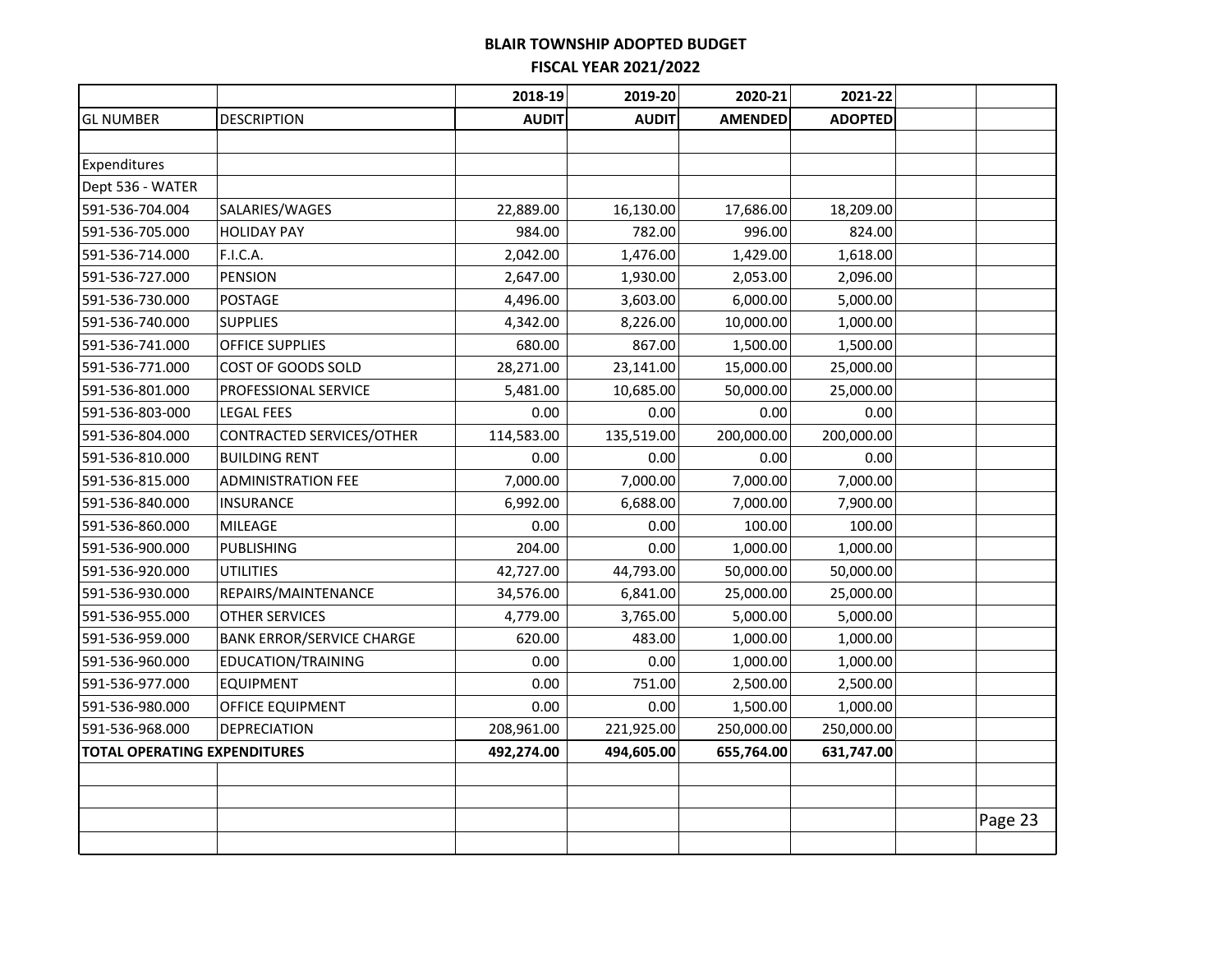|                                                 |                    | 2018-19       | 2019-20      | 2020-21        | 2021-22        |         |
|-------------------------------------------------|--------------------|---------------|--------------|----------------|----------------|---------|
| <b>GL NUMBER</b>                                | <b>DESCRIPTION</b> | <b>AUDIT</b>  | <b>AUDIT</b> | <b>AMENDED</b> | <b>ADOPTED</b> |         |
| <b>OPERATING INCOME/LOSS</b>                    |                    | 568,711.00    | 535,750.00   | 188,736.00     | 322,253.00     |         |
|                                                 |                    |               |              |                |                |         |
| 591-000-664.000 INTEREST (NON OPERATING INCOME) |                    | 28,132.00     | 23,310.00    | 20,000.00      | 5,000.00       |         |
| 591-536-995.000 INTEREST EXPENSE                |                    | (153,005.00)  | (116,582.00) | (100,000.00)   | (100,000.00)   |         |
|                                                 |                    |               |              |                |                |         |
| <b>TOTAL NONOPERATING REVENUES (EXPENSES)</b>   |                    | (124, 873.00) | (93, 272.00) | (80,000.00)    | (95,000.00)    |         |
|                                                 |                    |               |              |                |                |         |
|                                                 |                    |               |              |                |                |         |
| <b>CHANGE IN NET POSITION</b>                   |                    | 443,838.00    | 442,478.00   | 108,736.00     | 227,253.00     |         |
|                                                 |                    |               |              |                |                |         |
| NET POSITION BEGINNING OF YEAR                  |                    | 4,251,085.00  | 4,694,923.00 | 5,137,401.00   | 5,246,137.00   |         |
|                                                 |                    |               |              |                |                |         |
| NET POSITION END OF YEAR                        |                    | 4,694,923.00  | 5,137,401.00 | 5,246,137.00   | 5,473,390.00   |         |
|                                                 |                    |               |              |                |                |         |
|                                                 |                    |               |              |                |                |         |
|                                                 |                    |               |              |                |                |         |
|                                                 |                    |               |              |                |                |         |
|                                                 |                    |               |              |                |                |         |
|                                                 |                    |               |              |                |                |         |
|                                                 |                    |               |              |                |                |         |
|                                                 |                    |               |              |                |                |         |
|                                                 |                    |               |              |                |                |         |
|                                                 |                    |               |              |                |                |         |
|                                                 |                    |               |              |                |                |         |
|                                                 |                    |               |              |                |                |         |
|                                                 |                    |               |              |                |                |         |
|                                                 |                    |               |              |                |                |         |
|                                                 |                    |               |              |                |                |         |
|                                                 |                    |               |              |                |                |         |
|                                                 |                    |               |              |                |                |         |
|                                                 |                    |               |              |                |                |         |
|                                                 |                    |               |              |                |                | Page 24 |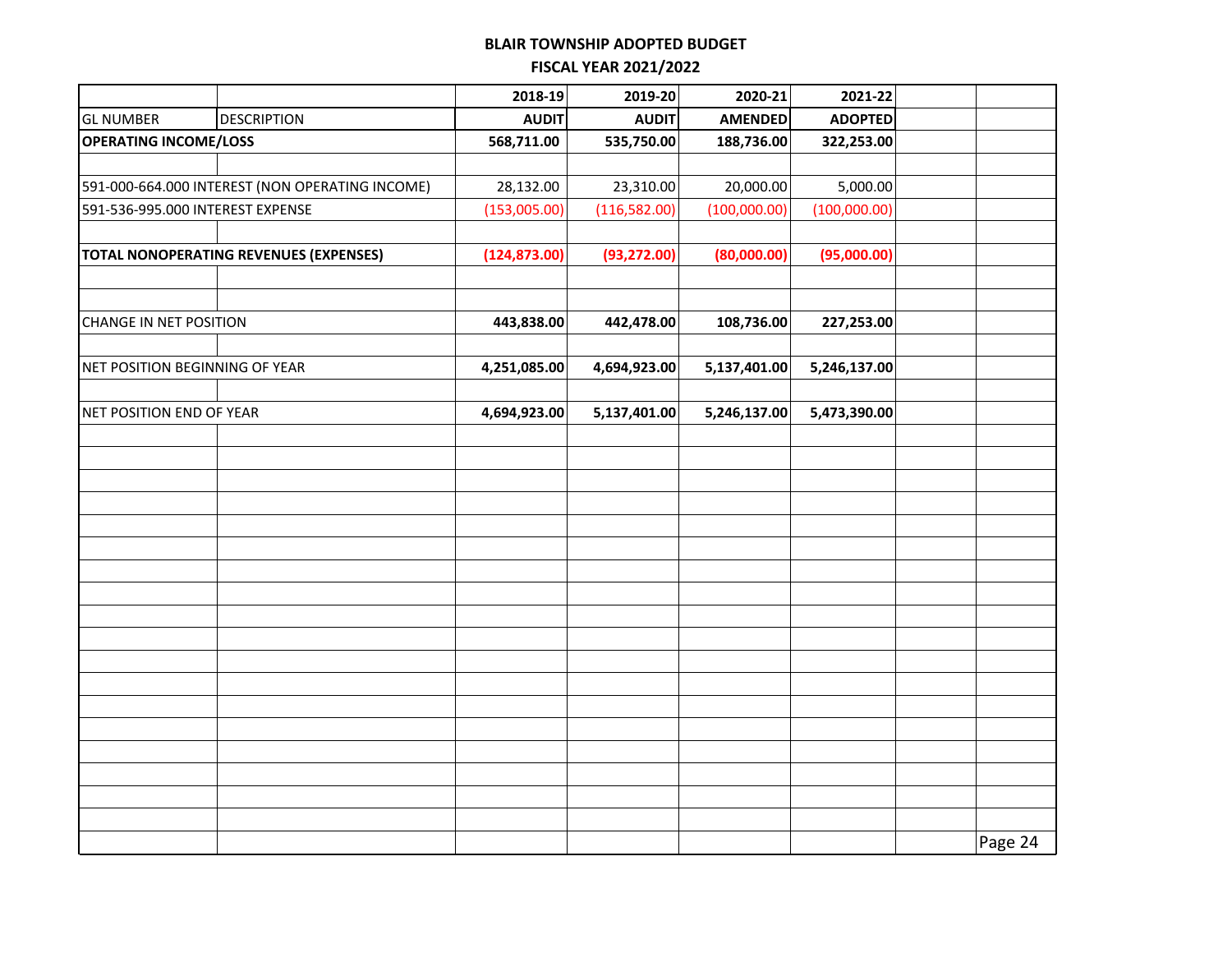|                                |                            | 2018-19      | 2019-20      | 2020-21        | 2021-22        |         |
|--------------------------------|----------------------------|--------------|--------------|----------------|----------------|---------|
| <b>GL NUMBER</b>               | <b>DESCRIPTION</b>         | <b>AUDIT</b> | <b>AUDIT</b> | <b>AMENDED</b> | <b>ADOPTED</b> |         |
| Fund 211 - METRO ACT FUND:     |                            |              |              |                |                |         |
|                                |                            |              |              |                |                |         |
| Revenues                       |                            |              |              |                |                |         |
| 211-000-676.003                | REIMBURSEMENT/RIGHT OF WAY | 10,538.00    | 12,048.00    | 10,000.00      | 10,000.00      |         |
| 211-000-664.000                | <b>INTEREST</b>            | 130.00       | 1,065.00     | 150.00         | 50.00          |         |
| <b>TOTAL REVENUES</b>          |                            | 10,668.00    | 13,113.00    | 10,150.00      | 10,050.00      |         |
|                                |                            |              |              |                |                |         |
| Expenditures                   |                            |              |              |                |                |         |
| 211-000-999.000                | <b>TRANSFER OUT</b>        | 2,891.00     | 0.00         | 73,132.00      | 0.00           |         |
| <b>TOTAL EXPENDITURES</b>      |                            | 2,891.00     | 0.00         | 73,132.00      | 0.00           |         |
|                                |                            |              |              |                |                |         |
|                                |                            |              |              |                |                |         |
| <b>TOTAL REVENUES</b>          |                            | 10,668.00    | 10,000.00    | 10,150.00      | 10,050.00      |         |
| <b>TOTAL EXPENDITURES</b>      |                            | 2,891.00     | 13,113.00    | 73,132.00      | 0.00           |         |
| NET OF REVENUES & EXPENDITURES |                            | 7,777.00     | 13,113.00    | (62, 982.00)   | 10,050.00      |         |
| FUND BALANCE BEGINNING OF YEAR |                            | 56,630.00    | 64,407.00    | 77,520.00      | 14,538.00      |         |
| FUND BALANCE END OF YEAR       |                            | 64,407.00    | 77,520.00    | 14,538.00      | 24,588.00      |         |
|                                |                            |              |              |                |                |         |
|                                |                            |              |              |                |                |         |
|                                |                            |              |              |                |                |         |
|                                |                            |              |              |                |                |         |
|                                |                            |              |              |                |                |         |
|                                |                            |              |              |                |                |         |
|                                |                            |              |              |                |                |         |
|                                |                            |              |              |                |                |         |
|                                |                            |              |              |                |                |         |
|                                |                            |              |              |                |                |         |
|                                |                            |              |              |                |                |         |
|                                |                            |              |              |                |                |         |
|                                |                            |              |              |                |                |         |
|                                |                            |              |              |                |                |         |
|                                |                            |              |              |                |                | Page 25 |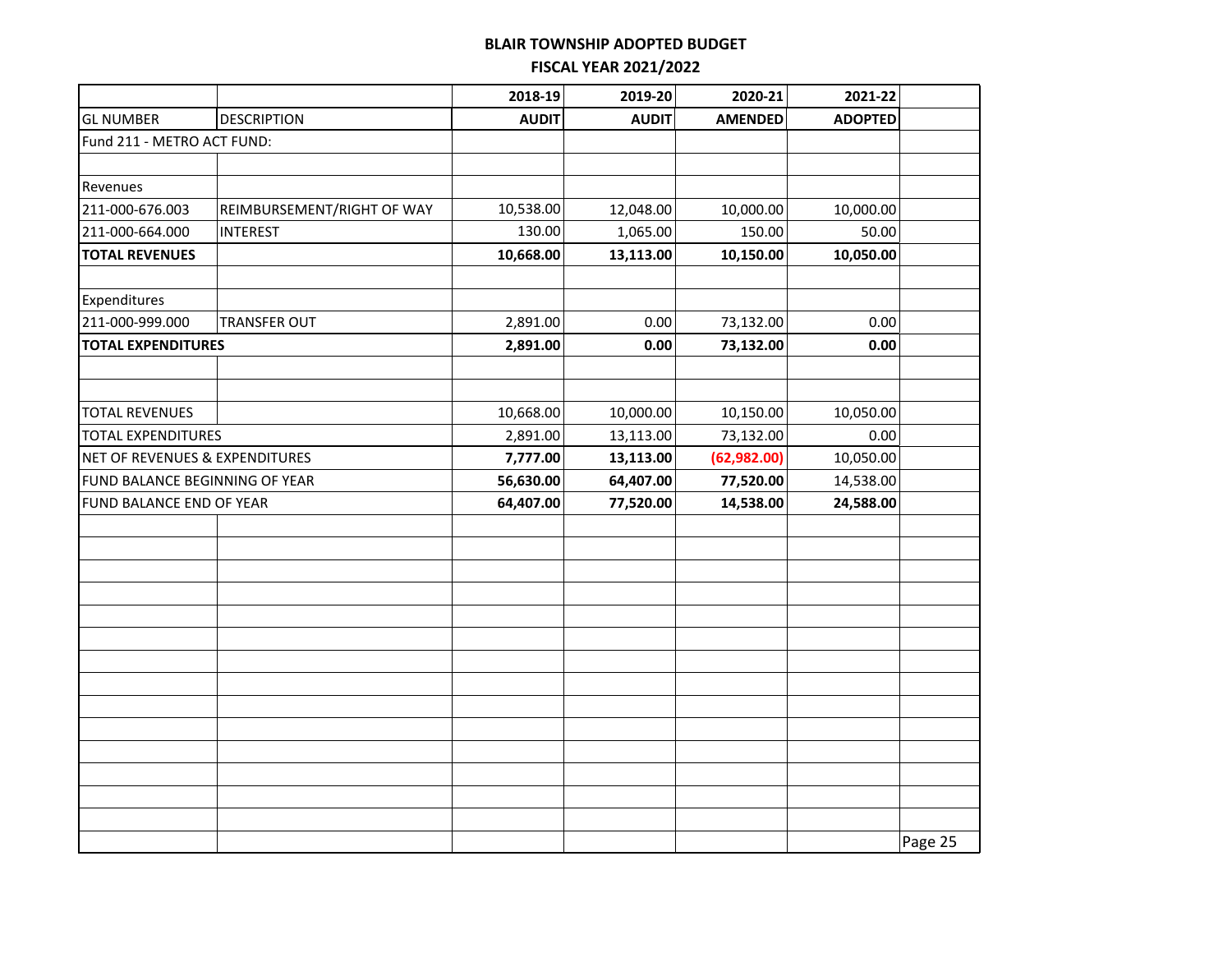|                                 |                                        | 2018-19      | 2019-20      | 2020-21        | 2021-22        |         |
|---------------------------------|----------------------------------------|--------------|--------------|----------------|----------------|---------|
| <b>GL NUMBER</b>                | <b>DESCRIPTION</b>                     | <b>AUDIT</b> | <b>AUDIT</b> | <b>AMENDED</b> | <b>ADOPTED</b> |         |
|                                 | Fund 212 - LIQUOR LAW ENFORECMENT FUND |              |              |                |                |         |
|                                 |                                        |              |              |                |                |         |
| Revenues                        |                                        |              |              |                |                |         |
| 212-000-476.000                 | RECEIPTS/LICENSES, PERMITS/FEES        | 4,858.00     | 5,225.00     | 5,000.00       | 5,000.00       |         |
| <b>TOTAL REVENUES</b>           |                                        | 4,858.00     | 5,225.00     | 5,000.00       | 5,000.00       |         |
| Expenditures                    |                                        |              |              |                |                |         |
| 212-330-704.002                 | LIQUOR INSPECTOR                       | 200.00       | 0.00         | 200.00         | 200.00         |         |
| <b>TOTAL EXPENDITURES</b>       |                                        | 200.00       | 0.00         | 200.00         | 200.00         |         |
|                                 |                                        |              |              |                |                |         |
| <b>TOTAL REVENUES</b>           |                                        | 4,858.00     | 5,225.00     | 5,000.00       | 5,000.00       |         |
| <b>TOTAL EXPENDITURES</b>       |                                        | 200.00       | 0.00         | 200.00         | 200.00         |         |
| NET OF REVENUES & EXPENDITURES  |                                        | 4,658.00     | 5,225.00     | 4,800.00       | 4,800.00       |         |
| BEGINNING OF YEAR FUND BALANCE  |                                        | 15,342.00    | 20,000.00    | 25,225.00      | 30,025.00      |         |
| <b>END OF YEAR FUND BALANCE</b> |                                        | 20,000.00    | 25,225.00    | 30,025.00      | 34,825.00      |         |
|                                 |                                        |              |              |                |                |         |
|                                 |                                        |              |              |                |                |         |
|                                 |                                        |              |              |                |                |         |
|                                 |                                        |              |              |                |                |         |
|                                 |                                        |              |              |                |                |         |
|                                 |                                        |              |              |                |                |         |
|                                 |                                        |              |              |                |                |         |
|                                 |                                        |              |              |                |                |         |
|                                 |                                        |              |              |                |                |         |
|                                 |                                        |              |              |                |                |         |
|                                 |                                        |              |              |                |                |         |
|                                 |                                        |              |              |                |                |         |
|                                 |                                        |              |              |                |                |         |
|                                 |                                        |              |              |                |                |         |
|                                 |                                        |              |              |                |                |         |
|                                 |                                        |              |              |                |                |         |
|                                 |                                        |              |              |                |                | Page 26 |